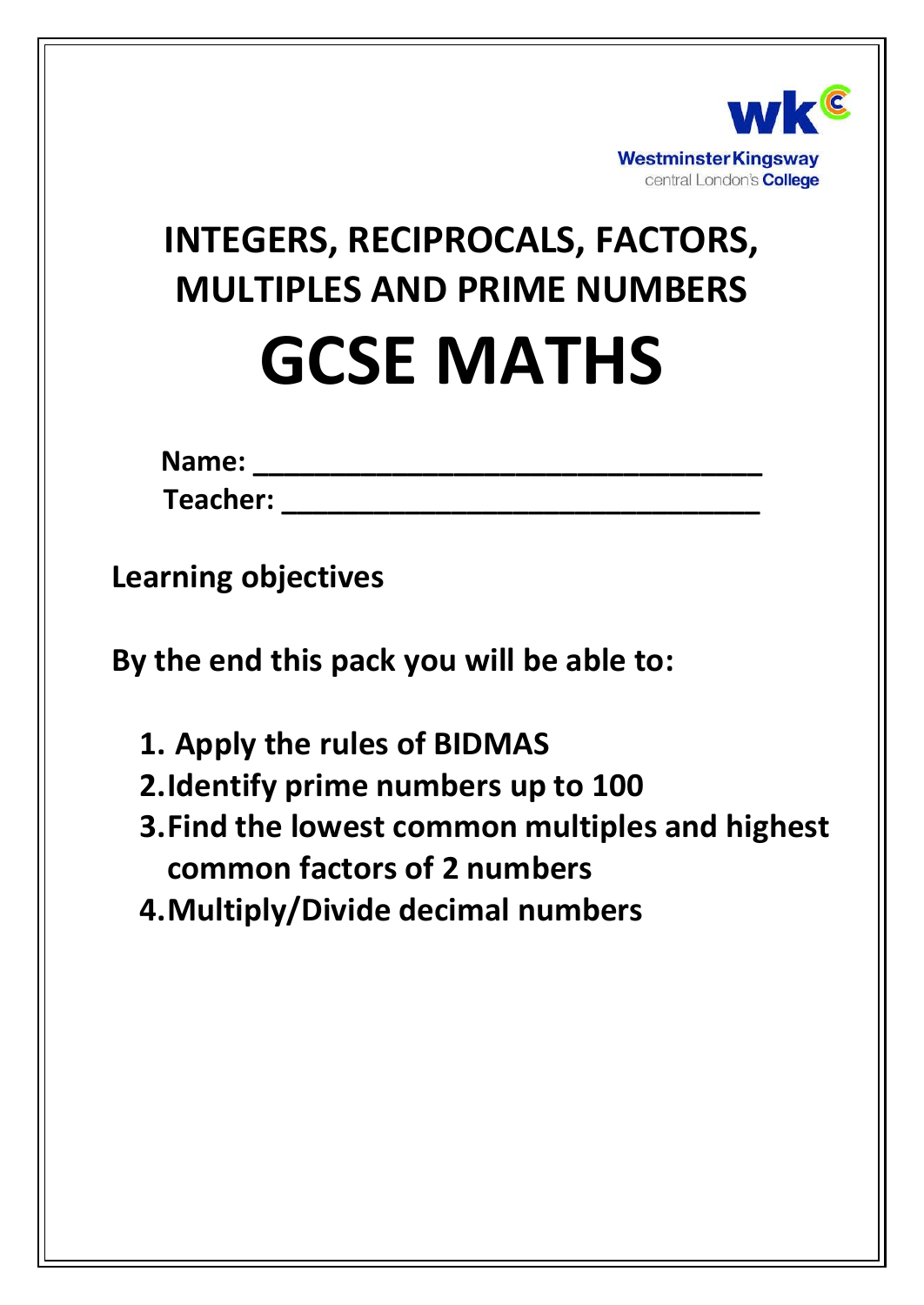**INTEGERS, RECIPROCALS, FACTORS, MULTIPLES AND PRIME NUMBERS** Make 100

|                 | $1 \t 66 + \t 100$                                                                          |                |              | $2 \t 41 + \t 100$     |          | $3 \t39 + \t= 100$  |
|-----------------|---------------------------------------------------------------------------------------------|----------------|--------------|------------------------|----------|---------------------|
| 4               | $19 + 100$                                                                                  | 5              |              | $96 + 100$             | 6        | $10 + 100$          |
| $\overline{7}$  | $78 + 100$                                                                                  | 8              |              | $8 + 100$              | 9        | $44 + 200$          |
| 10              | $54 + 100$                                                                                  | 11             |              | $13 + 100$             |          | $12 \t 7 + \t 100$  |
|                 | $13 \t 83 + \t 100$                                                                         |                |              | $14 \t 4 + \t 100$     |          | $15 \t 82 + \t 100$ |
| Times tables    |                                                                                             |                |              |                        |          |                     |
|                 | 1 $2 \times 9 =$                                                                            | $\mathbf{z}$   |              | $2 \times 8 =$         |          | 3 $6 \times 3 =$    |
| 4               | $10 \times 4 =$                                                                             | 5              |              | $3 \times 5=$          | 6        | $5 \times 4$ =      |
| $\overline{7}$  | $2 \times 5 =$                                                                              | 8              |              | $7 \times 3 =$         | 9        | $7 \times 4$ =      |
|                 | 10 $9 \times 8 =$                                                                           |                |              | 11 $10 \times 6 =$     | 12       | $3 \times 3 =$      |
|                 | 13 $4 \times 12$                                                                            |                |              | 14 $5 \times$ = 25     |          | 3 $8 \times 58$     |
| <b>Division</b> |                                                                                             |                |              |                        |          |                     |
|                 | $1 \t 63 \t - 9 =$                                                                          |                |              | <b>2</b> $24 \div 3 =$ |          | 3 $10 \div 5 =$     |
|                 | $32 -$<br>8 =                                                                               | 5              | 24<br>$\div$ | 6 =                    | 6        | $21 +$<br>з =       |
| 7               | $30 +$<br>6 =                                                                               | 8              | 6<br>$\div$  | $1 =$                  | 9        | $18 +$<br>$3 =$     |
| 10              | 5 ÷<br>5 =                                                                                  | 11             | 9.<br>÷      | 9 =                    | 12       | $10 +$<br>2 =       |
| 13              | $12 +$<br>4                                                                                 | 14             | 56 -         | = 8                    | з        | 8<br>64 ÷           |
|                 | <b>EXAM QUESTION</b>                                                                        |                |              |                        |          |                     |
|                 | Here is a list of numbers:                                                                  | 17<br>28<br>36 | 45           | 68<br>57               | 72<br>86 |                     |
|                 | From this list, write down                                                                  |                |              |                        |          |                     |
|                 | (a) two numbers which have a total of 100<br>(b) two numbers which have a difference of 50, |                |              | (1 mark)<br>(1 mark)   |          |                     |
|                 | (c) the number which is the product of 5 and 9.                                             |                |              | (1 mark)               |          |                     |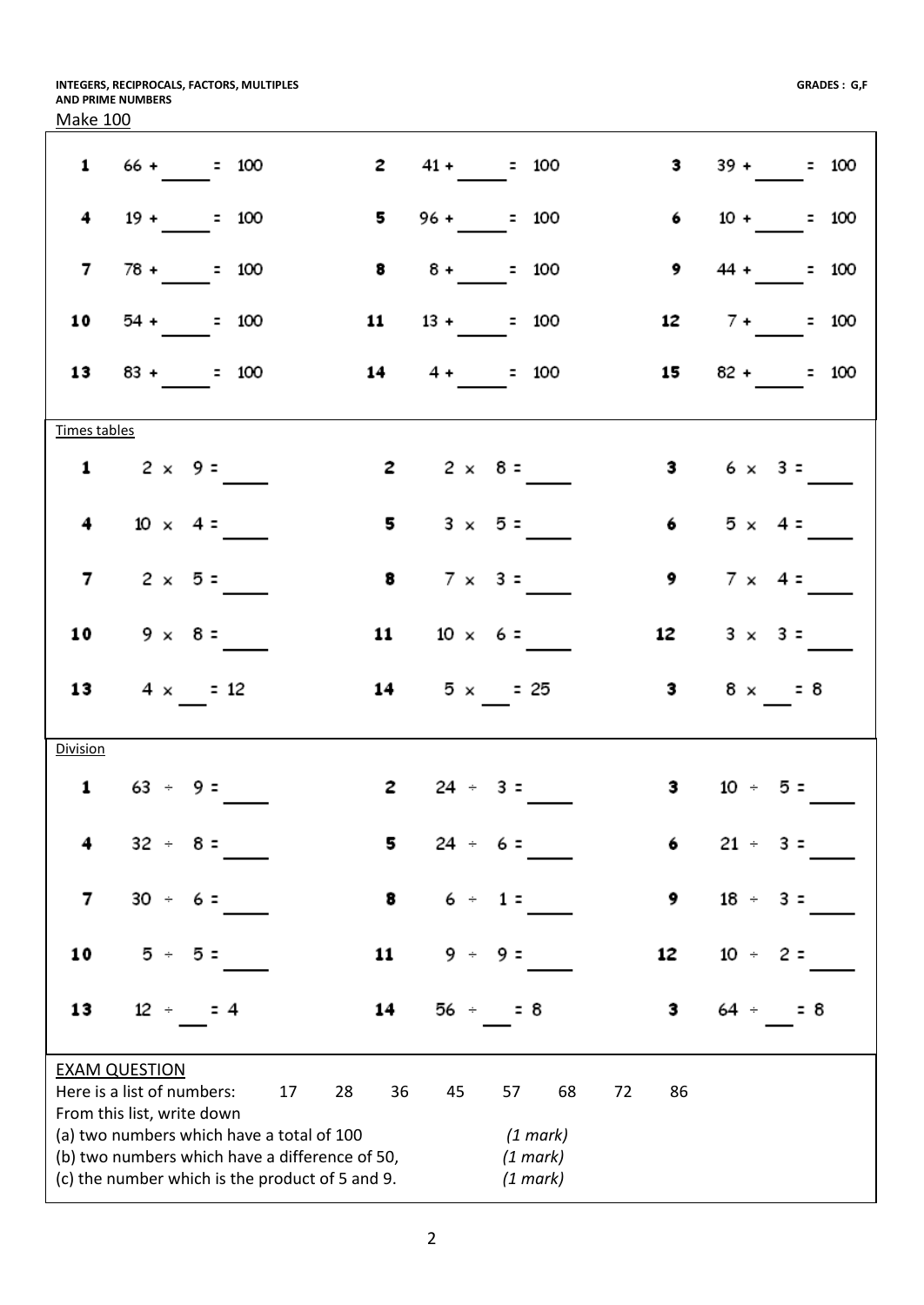#### **INTEGERS, RECIPROCALS, FACTORS, MULTIPLES AND PRIME NUMBERS**

| 5<br>$-3$<br>0<br>2<br>$-2$<br>$\overline{2}$<br>0<br>4<br>3<br>6<br>$\boldsymbol{9}$<br>$-10$<br>$-15$<br>$-5$<br>ORDERING INTEGERS - Put each list in order, smallest to biggest.<br>$\mathbf 1$<br>2<br>10<br>$-12$<br>$-11$<br>-3<br>$-1$<br>4<br>$\mathbf{1}$<br>$-10$<br>12<br>2<br>10<br>-5<br>5<br>6<br>3<br>$\mathbf{1}$<br>3<br>-3<br>-8<br>8<br>0<br>6<br>5<br>$\mathbf 1$<br>3<br>12<br>$^{\rm -11}$<br>10<br>$-12$<br>$-1$<br>-2<br>4<br>-6<br>-4<br>5<br>23<br>-8<br>$\mathbf 1$<br>$-25$<br>19<br>$-15$<br>2<br>-9<br>$-2$<br>$\mathbf 1$<br>22<br>$-20$<br>21<br>25<br>17<br>18<br>6<br>7<br>$-25$<br>$-21$<br>11<br>20<br>5<br>24<br>-5<br>-22<br>$-17$<br>$-21$<br>$-10$<br>$-11$<br>11<br>-5<br>$-7$<br>20<br>8<br><b>EXAM QUESTION</b><br>The temperature, in °C, at midday at the theme park on 6 winter days was recorded.<br>Day<br>Monday<br>Tuesday<br>Wednesday<br>Saturday<br>Thursday<br>Friday<br>Temperature<br>$-3$<br>$-2$<br>$\bf{0}$<br>$-4$<br>$-1$<br>1<br>Which day was the warmest at midday?<br>(i)<br>(1 mark)<br>(ii) Which day was the coldest at midday?<br>(1 mark) | NEGATIVE NUMBERS - Complete the number lines: |  |  |  |  |  |  |  |  |  |  |  |
|-----------------------------------------------------------------------------------------------------------------------------------------------------------------------------------------------------------------------------------------------------------------------------------------------------------------------------------------------------------------------------------------------------------------------------------------------------------------------------------------------------------------------------------------------------------------------------------------------------------------------------------------------------------------------------------------------------------------------------------------------------------------------------------------------------------------------------------------------------------------------------------------------------------------------------------------------------------------------------------------------------------------------------------------------------------------------------------------------------------------|-----------------------------------------------|--|--|--|--|--|--|--|--|--|--|--|
|                                                                                                                                                                                                                                                                                                                                                                                                                                                                                                                                                                                                                                                                                                                                                                                                                                                                                                                                                                                                                                                                                                                 |                                               |  |  |  |  |  |  |  |  |  |  |  |
|                                                                                                                                                                                                                                                                                                                                                                                                                                                                                                                                                                                                                                                                                                                                                                                                                                                                                                                                                                                                                                                                                                                 |                                               |  |  |  |  |  |  |  |  |  |  |  |
|                                                                                                                                                                                                                                                                                                                                                                                                                                                                                                                                                                                                                                                                                                                                                                                                                                                                                                                                                                                                                                                                                                                 |                                               |  |  |  |  |  |  |  |  |  |  |  |
|                                                                                                                                                                                                                                                                                                                                                                                                                                                                                                                                                                                                                                                                                                                                                                                                                                                                                                                                                                                                                                                                                                                 |                                               |  |  |  |  |  |  |  |  |  |  |  |
|                                                                                                                                                                                                                                                                                                                                                                                                                                                                                                                                                                                                                                                                                                                                                                                                                                                                                                                                                                                                                                                                                                                 |                                               |  |  |  |  |  |  |  |  |  |  |  |
|                                                                                                                                                                                                                                                                                                                                                                                                                                                                                                                                                                                                                                                                                                                                                                                                                                                                                                                                                                                                                                                                                                                 |                                               |  |  |  |  |  |  |  |  |  |  |  |
|                                                                                                                                                                                                                                                                                                                                                                                                                                                                                                                                                                                                                                                                                                                                                                                                                                                                                                                                                                                                                                                                                                                 |                                               |  |  |  |  |  |  |  |  |  |  |  |
|                                                                                                                                                                                                                                                                                                                                                                                                                                                                                                                                                                                                                                                                                                                                                                                                                                                                                                                                                                                                                                                                                                                 |                                               |  |  |  |  |  |  |  |  |  |  |  |
|                                                                                                                                                                                                                                                                                                                                                                                                                                                                                                                                                                                                                                                                                                                                                                                                                                                                                                                                                                                                                                                                                                                 |                                               |  |  |  |  |  |  |  |  |  |  |  |
|                                                                                                                                                                                                                                                                                                                                                                                                                                                                                                                                                                                                                                                                                                                                                                                                                                                                                                                                                                                                                                                                                                                 |                                               |  |  |  |  |  |  |  |  |  |  |  |
|                                                                                                                                                                                                                                                                                                                                                                                                                                                                                                                                                                                                                                                                                                                                                                                                                                                                                                                                                                                                                                                                                                                 |                                               |  |  |  |  |  |  |  |  |  |  |  |
|                                                                                                                                                                                                                                                                                                                                                                                                                                                                                                                                                                                                                                                                                                                                                                                                                                                                                                                                                                                                                                                                                                                 |                                               |  |  |  |  |  |  |  |  |  |  |  |
|                                                                                                                                                                                                                                                                                                                                                                                                                                                                                                                                                                                                                                                                                                                                                                                                                                                                                                                                                                                                                                                                                                                 |                                               |  |  |  |  |  |  |  |  |  |  |  |
|                                                                                                                                                                                                                                                                                                                                                                                                                                                                                                                                                                                                                                                                                                                                                                                                                                                                                                                                                                                                                                                                                                                 |                                               |  |  |  |  |  |  |  |  |  |  |  |
|                                                                                                                                                                                                                                                                                                                                                                                                                                                                                                                                                                                                                                                                                                                                                                                                                                                                                                                                                                                                                                                                                                                 |                                               |  |  |  |  |  |  |  |  |  |  |  |
|                                                                                                                                                                                                                                                                                                                                                                                                                                                                                                                                                                                                                                                                                                                                                                                                                                                                                                                                                                                                                                                                                                                 |                                               |  |  |  |  |  |  |  |  |  |  |  |
|                                                                                                                                                                                                                                                                                                                                                                                                                                                                                                                                                                                                                                                                                                                                                                                                                                                                                                                                                                                                                                                                                                                 |                                               |  |  |  |  |  |  |  |  |  |  |  |
|                                                                                                                                                                                                                                                                                                                                                                                                                                                                                                                                                                                                                                                                                                                                                                                                                                                                                                                                                                                                                                                                                                                 |                                               |  |  |  |  |  |  |  |  |  |  |  |
|                                                                                                                                                                                                                                                                                                                                                                                                                                                                                                                                                                                                                                                                                                                                                                                                                                                                                                                                                                                                                                                                                                                 |                                               |  |  |  |  |  |  |  |  |  |  |  |
|                                                                                                                                                                                                                                                                                                                                                                                                                                                                                                                                                                                                                                                                                                                                                                                                                                                                                                                                                                                                                                                                                                                 |                                               |  |  |  |  |  |  |  |  |  |  |  |
|                                                                                                                                                                                                                                                                                                                                                                                                                                                                                                                                                                                                                                                                                                                                                                                                                                                                                                                                                                                                                                                                                                                 |                                               |  |  |  |  |  |  |  |  |  |  |  |
|                                                                                                                                                                                                                                                                                                                                                                                                                                                                                                                                                                                                                                                                                                                                                                                                                                                                                                                                                                                                                                                                                                                 |                                               |  |  |  |  |  |  |  |  |  |  |  |
|                                                                                                                                                                                                                                                                                                                                                                                                                                                                                                                                                                                                                                                                                                                                                                                                                                                                                                                                                                                                                                                                                                                 |                                               |  |  |  |  |  |  |  |  |  |  |  |
|                                                                                                                                                                                                                                                                                                                                                                                                                                                                                                                                                                                                                                                                                                                                                                                                                                                                                                                                                                                                                                                                                                                 |                                               |  |  |  |  |  |  |  |  |  |  |  |
|                                                                                                                                                                                                                                                                                                                                                                                                                                                                                                                                                                                                                                                                                                                                                                                                                                                                                                                                                                                                                                                                                                                 |                                               |  |  |  |  |  |  |  |  |  |  |  |
|                                                                                                                                                                                                                                                                                                                                                                                                                                                                                                                                                                                                                                                                                                                                                                                                                                                                                                                                                                                                                                                                                                                 |                                               |  |  |  |  |  |  |  |  |  |  |  |
|                                                                                                                                                                                                                                                                                                                                                                                                                                                                                                                                                                                                                                                                                                                                                                                                                                                                                                                                                                                                                                                                                                                 |                                               |  |  |  |  |  |  |  |  |  |  |  |
|                                                                                                                                                                                                                                                                                                                                                                                                                                                                                                                                                                                                                                                                                                                                                                                                                                                                                                                                                                                                                                                                                                                 |                                               |  |  |  |  |  |  |  |  |  |  |  |
|                                                                                                                                                                                                                                                                                                                                                                                                                                                                                                                                                                                                                                                                                                                                                                                                                                                                                                                                                                                                                                                                                                                 |                                               |  |  |  |  |  |  |  |  |  |  |  |
|                                                                                                                                                                                                                                                                                                                                                                                                                                                                                                                                                                                                                                                                                                                                                                                                                                                                                                                                                                                                                                                                                                                 |                                               |  |  |  |  |  |  |  |  |  |  |  |
|                                                                                                                                                                                                                                                                                                                                                                                                                                                                                                                                                                                                                                                                                                                                                                                                                                                                                                                                                                                                                                                                                                                 |                                               |  |  |  |  |  |  |  |  |  |  |  |
|                                                                                                                                                                                                                                                                                                                                                                                                                                                                                                                                                                                                                                                                                                                                                                                                                                                                                                                                                                                                                                                                                                                 |                                               |  |  |  |  |  |  |  |  |  |  |  |
|                                                                                                                                                                                                                                                                                                                                                                                                                                                                                                                                                                                                                                                                                                                                                                                                                                                                                                                                                                                                                                                                                                                 |                                               |  |  |  |  |  |  |  |  |  |  |  |
|                                                                                                                                                                                                                                                                                                                                                                                                                                                                                                                                                                                                                                                                                                                                                                                                                                                                                                                                                                                                                                                                                                                 |                                               |  |  |  |  |  |  |  |  |  |  |  |
|                                                                                                                                                                                                                                                                                                                                                                                                                                                                                                                                                                                                                                                                                                                                                                                                                                                                                                                                                                                                                                                                                                                 |                                               |  |  |  |  |  |  |  |  |  |  |  |
|                                                                                                                                                                                                                                                                                                                                                                                                                                                                                                                                                                                                                                                                                                                                                                                                                                                                                                                                                                                                                                                                                                                 |                                               |  |  |  |  |  |  |  |  |  |  |  |
|                                                                                                                                                                                                                                                                                                                                                                                                                                                                                                                                                                                                                                                                                                                                                                                                                                                                                                                                                                                                                                                                                                                 |                                               |  |  |  |  |  |  |  |  |  |  |  |
|                                                                                                                                                                                                                                                                                                                                                                                                                                                                                                                                                                                                                                                                                                                                                                                                                                                                                                                                                                                                                                                                                                                 |                                               |  |  |  |  |  |  |  |  |  |  |  |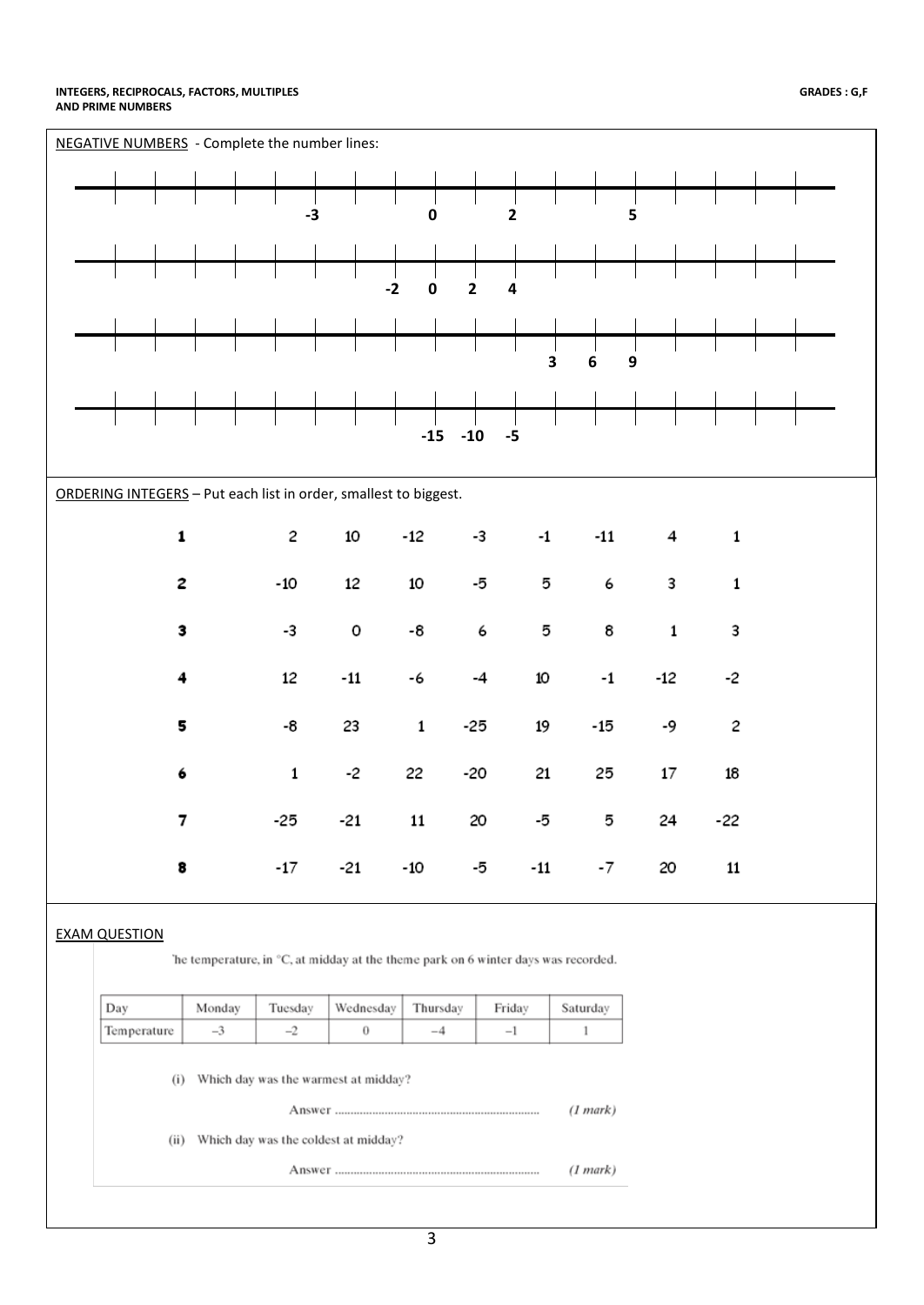Addition and Subtraction with negative numbers

| 1              | $3 + -1 =$                                        | $\mathbf{z}$ | $6 + -4 =$                            | з                   |            | $4 + -1 =$         |
|----------------|---------------------------------------------------|--------------|---------------------------------------|---------------------|------------|--------------------|
| 4              | $9 + -5 =$                                        | 5            | $5 + -1 =$                            | 6                   |            | $1 + -4 =$         |
| $\overline{7}$ | $2 + -4 =$                                        | 8            | $6 + -2 =$                            | 9                   |            | $2 + -5 =$         |
| 10             | $2 - 9 =$                                         | 11 \,        | $5 - 1 =$                             | 12                  |            | $2 - 7 =$          |
| 13             | $5 - 10 =$                                        | 14           | $3 - 3 =$                             | 15                  |            | $4 - 6 =$          |
| 16             | $2 - 5 =$                                         | 17           | $4 - 5 =$                             | 18                  |            | $5 - 9 =$          |
| 17             | $-6 + 5 =$                                        | 20           | $-5 + 1 =$                            | 21                  |            | $-4 + 2 =$         |
| 20             | $-6 + 3 =$                                        | 23           | $-5 + -5 =$                           | 24                  |            | $-9 + 3 =$         |
| 23             | $-7 + 3 =$                                        | 26 —         | $-3 + 4 =$                            | 27                  |            | $-8 + 2 =$         |
|                |                                                   |              |                                       |                     |            |                    |
|                |                                                   |              |                                       |                     |            |                    |
|                | Multiplication and Division with negative numbers |              |                                       |                     |            |                    |
| $\mathbf{1}$   | $7 \times -2 =$                                   | 2            | $2 \times -2 =$                       | з                   |            | $8 \times -1 =$    |
| 4              | $4 \times -2 =$                                   | 5            | $1 \times -3 =$                       | 6                   | $7 \times$ | $-4 =$             |
| 7              | $8 \times -1 =$                                   | 8            | $2 \times -3 =$                       | 9                   | $1 \times$ | $-4 =$             |
|                |                                                   |              | 10 $-1 \times 8 = 11 -5 \times 7 = 1$ |                     |            | 12 $-5 \times 7 =$ |
|                | 13 $-21 \div -3 =$                                |              | 14 $-8 \div -1 =$                     | 15 $-80 \div -10 =$ |            |                    |
|                | 16 $-10 \div -5 =$                                |              | 17 $-10 \div -2 =$                    |                     |            | 18 $-5 \div -5 =$  |
|                | 17 $-30 \div 10 =$                                |              | <b>20</b> $-14 \div 2 =$              |                     |            | $21 -36 - 4 =$     |
|                | 20 $-4 - 2 =$                                     |              | 23 $-63 - 7 =$                        |                     |            | 24 $-27 - 9 =$     |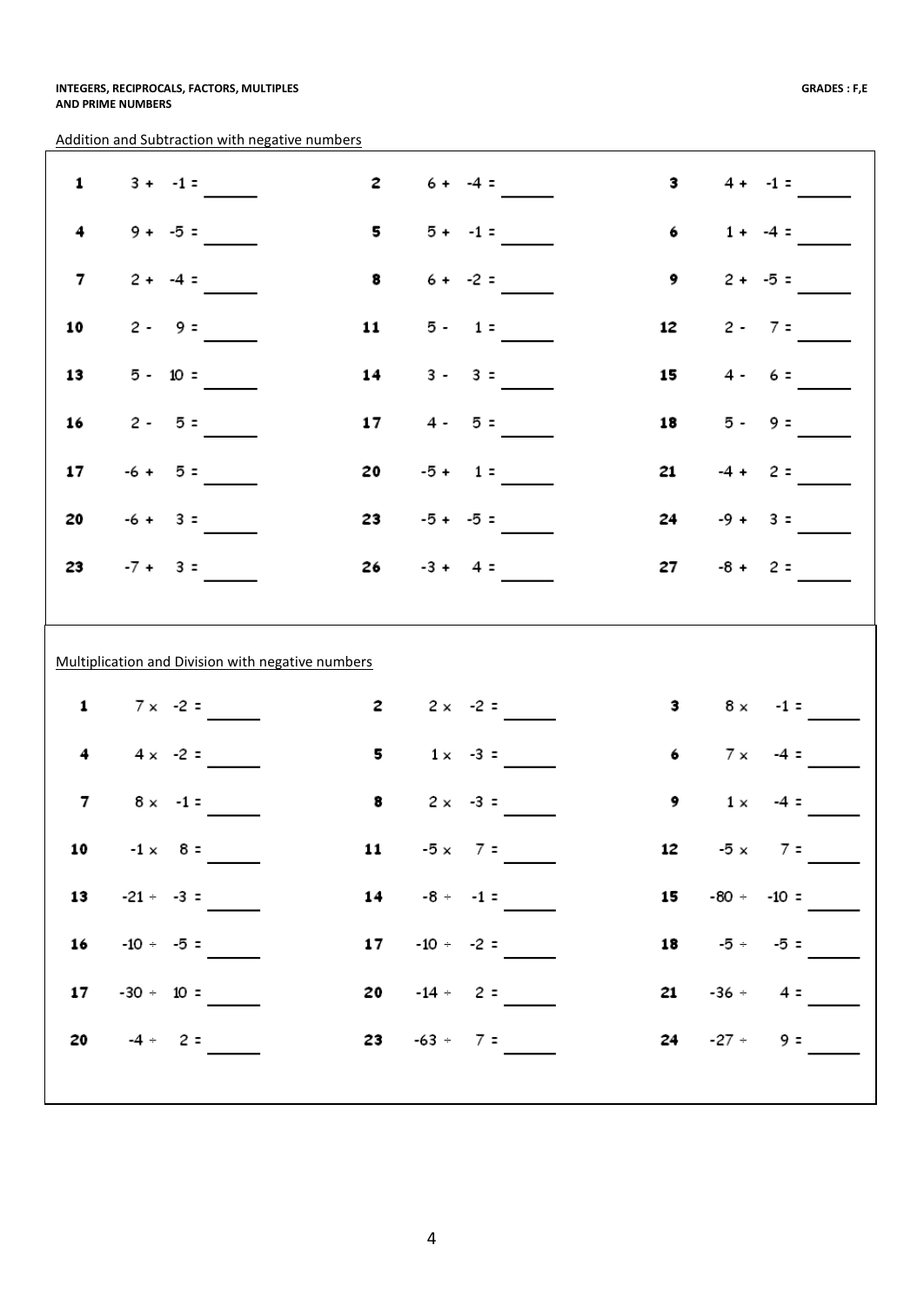| <b>BIDMAS</b>   |                                                                                             |  |                                                                            |                                                                                        |
|-----------------|---------------------------------------------------------------------------------------------|--|----------------------------------------------------------------------------|----------------------------------------------------------------------------------------|
|                 | Follow the correct order of operations to calculate the following:                          |  |                                                                            |                                                                                        |
| 1.              |                                                                                             |  | 2. $10 \div 2 + 7 =$ 3. $7 + 9 \div 3 =$                                   |                                                                                        |
| 4.              |                                                                                             |  | $2 \times 3 + 7 \times 2 =$ 5. $8 \div 4 - 2 \times 1 =$                   | 6. $5 \times 10 + 9 \div 1 =$                                                          |
|                 | 7. $2 + 4 \times 4 + 1 =$ 8. $(2 + 4) \times 8 =$ 9. $(3-1) \times (9-4) =$                 |  |                                                                            |                                                                                        |
| 10.             | $30 - (7 + 6) =$ 11. $20 - (4 + 10) =$ 11.                                                  |  |                                                                            | 12. $(5+9) \div (2 \times 1) =$                                                        |
| <b>BRACKETS</b> |                                                                                             |  |                                                                            |                                                                                        |
|                 | Put brackets into the questions to make them correct.                                       |  |                                                                            |                                                                                        |
| 1.              |                                                                                             |  | $2 + 2 \times 3 = 12$ 2. $4 - 1 \times 7 = 21$ 3. $2 + 1 \times 1 + 2 = 9$ |                                                                                        |
| 4.              |                                                                                             |  |                                                                            | $9 \div 3 \times 2 + 1 = 9$<br>5. $50 \div 7 + 3 = 10$<br>6. $6 + 2 \times 4 + 3 = 51$ |
| 1234            |                                                                                             |  |                                                                            |                                                                                        |
|                 | Use the digits 1, 2, 3, and 4 to make correct calculations. Use brackets where appropriate. |  |                                                                            |                                                                                        |
|                 | $1 = \_$                                                                                    |  | $2 = \_$                                                                   |                                                                                        |
|                 |                                                                                             |  |                                                                            |                                                                                        |
|                 |                                                                                             |  |                                                                            |                                                                                        |
|                 | $7 = \_$                                                                                    |  | $8 = \_$                                                                   |                                                                                        |
|                 |                                                                                             |  |                                                                            |                                                                                        |
|                 |                                                                                             |  |                                                                            |                                                                                        |
| (a)             | <b>EXAM QUESTION</b><br>$12 - (3 + 7)$<br>Work out                                          |  |                                                                            |                                                                                        |
| (b)             | Put brackets in each of these calculations to make them correct.                            |  |                                                                            |                                                                                        |
|                 |                                                                                             |  |                                                                            |                                                                                        |
|                 | (i) $18 - 4 - 2 = 16$                                                                       |  |                                                                            |                                                                                        |
|                 | (ii) $3 + 4 \times 5 = 35$                                                                  |  |                                                                            |                                                                                        |
|                 | (iii) $20 \div 5 - 3 = 10$                                                                  |  |                                                                            |                                                                                        |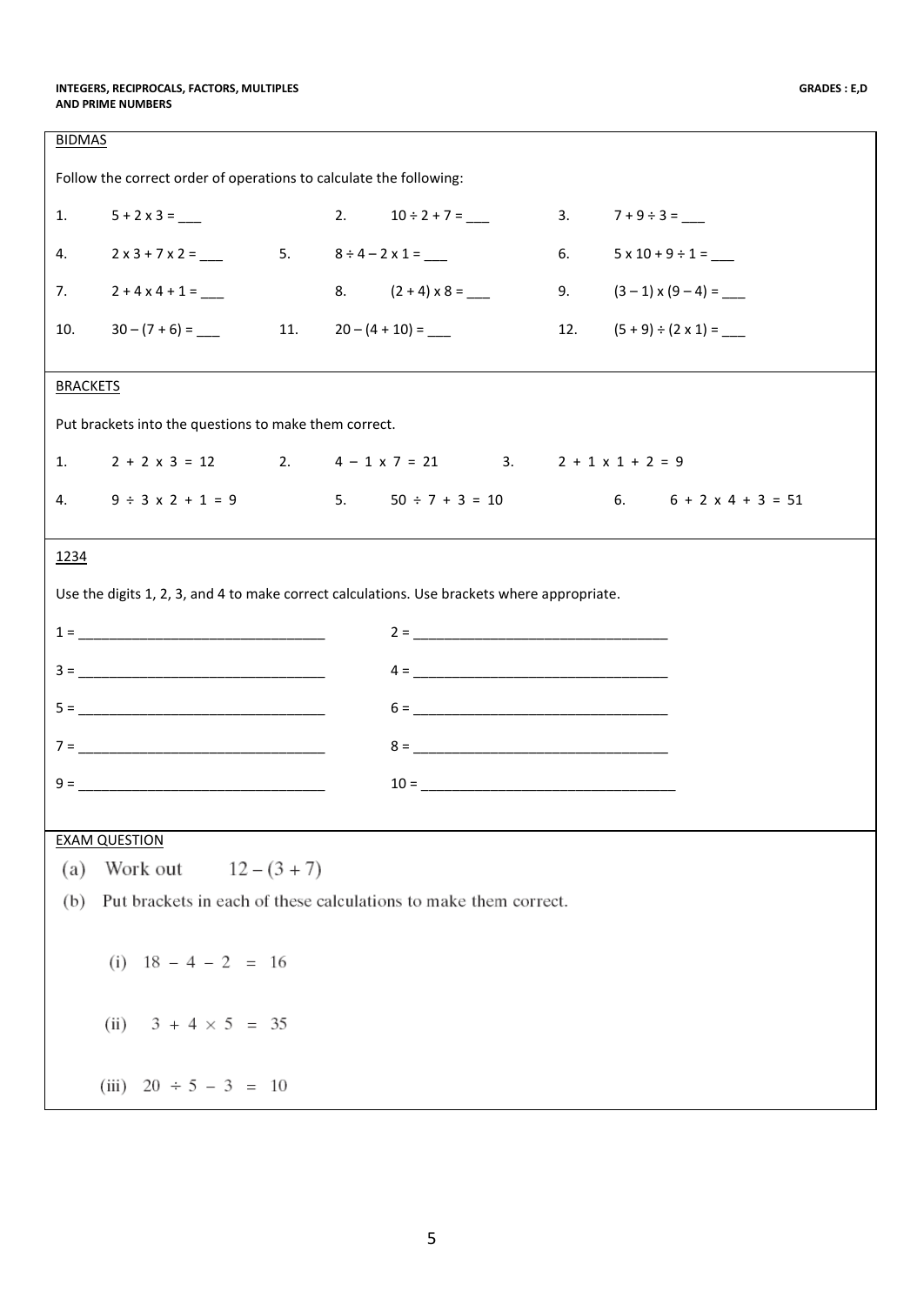|                                                                                                                               | PRIME NUMBERS                                         |    |                |                      |                  |            |    |                                               |  |  |
|-------------------------------------------------------------------------------------------------------------------------------|-------------------------------------------------------|----|----------------|----------------------|------------------|------------|----|-----------------------------------------------|--|--|
|                                                                                                                               | Answer TRUE or FALSE:                                 |    |                |                      |                  |            |    |                                               |  |  |
| 1.                                                                                                                            | 2 is a prime number                                   |    | 2.             | 9 is a prime number  |                  |            | 3. | 15 is a prime number                          |  |  |
| 4.                                                                                                                            | 7 is a prime number                                   |    | 5.             | 19 is a prime number |                  |            | 6. | 23 is a prime number                          |  |  |
| 7.                                                                                                                            | 3 is the smallest prime number                        |    |                | 8.                   |                  |            |    | There are four prime numbers between 1 and 10 |  |  |
| 9.                                                                                                                            | 99 is a prime number                                  |    |                | 10.                  |                  |            |    | There are three primes between 20 and 30      |  |  |
|                                                                                                                               | <b>PRIME FACTORS</b>                                  |    |                |                      |                  |            |    |                                               |  |  |
|                                                                                                                               | Write each number as a product of its' prime factors: |    |                |                      |                  |            |    |                                               |  |  |
| 1.                                                                                                                            | 21                                                    | 2. | 12             |                      | 3.               | 36         |    | 50<br>4.                                      |  |  |
|                                                                                                                               |                                                       |    |                |                      |                  |            |    |                                               |  |  |
|                                                                                                                               |                                                       |    |                |                      |                  |            |    |                                               |  |  |
|                                                                                                                               |                                                       |    |                |                      |                  |            |    |                                               |  |  |
| 5.                                                                                                                            | 150                                                   | 6. | 54             |                      | 7.               | 49         |    | 8.<br>84                                      |  |  |
|                                                                                                                               |                                                       |    |                |                      |                  |            |    |                                               |  |  |
|                                                                                                                               |                                                       |    |                |                      |                  |            |    |                                               |  |  |
|                                                                                                                               |                                                       |    |                |                      |                  |            |    |                                               |  |  |
|                                                                                                                               |                                                       |    |                |                      |                  |            |    |                                               |  |  |
|                                                                                                                               | <b>RECIPROCALS</b>                                    |    |                |                      |                  |            |    |                                               |  |  |
|                                                                                                                               | Write down the reciprocal of each number              |    |                |                      |                  |            |    |                                               |  |  |
|                                                                                                                               |                                                       |    |                |                      |                  |            |    |                                               |  |  |
| 1.                                                                                                                            | 3                                                     | 2. | $\overline{2}$ |                      | 3.               | $\sqrt{5}$ |    | 4.<br>4                                       |  |  |
| 5.                                                                                                                            | $\frac{1}{2}$                                         | 6. | $\frac{1}{8}$  |                      | 7. $\frac{2}{3}$ |            |    | $rac{3}{4}$<br>8.                             |  |  |
|                                                                                                                               |                                                       |    |                |                      |                  |            |    |                                               |  |  |
|                                                                                                                               | <b>EXAM QUESTIONS</b>                                 |    |                |                      |                  |            |    |                                               |  |  |
| 1.                                                                                                                            |                                                       |    |                |                      |                  |            |    |                                               |  |  |
| The letters $a$ and $b$ represent prime numbers.<br>Give an example to show that $a + b$ is <b>not</b> always an even number. |                                                       |    |                |                      |                  |            |    |                                               |  |  |
| 2.                                                                                                                            | Write 28 as the product of its prime factors.         |    |                |                      |                  |            |    |                                               |  |  |
| 3.                                                                                                                            | Write 18 as the product of its prime factors.         |    |                |                      |                  |            |    |                                               |  |  |
|                                                                                                                               |                                                       |    |                |                      |                  |            |    |                                               |  |  |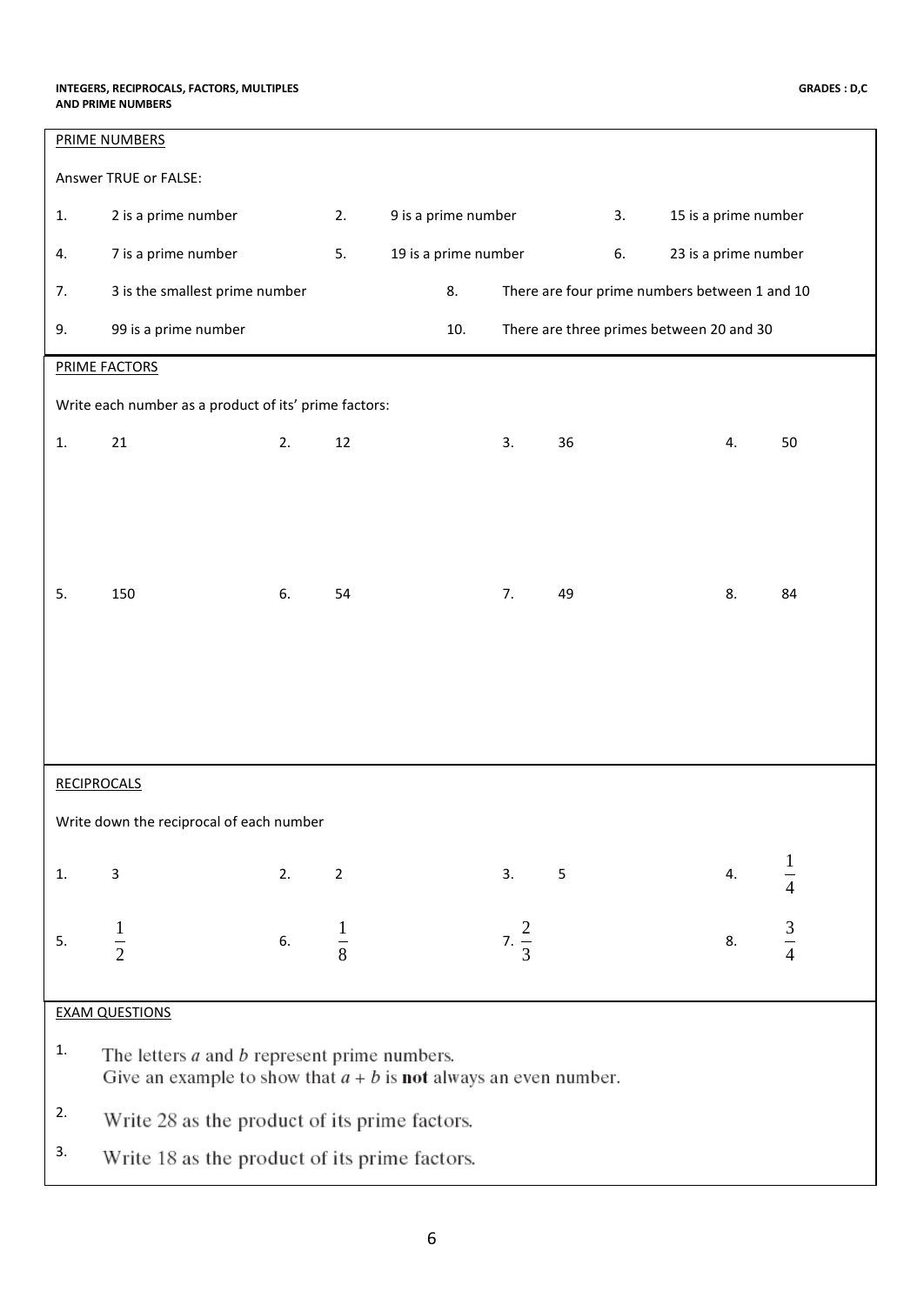#### **INTEGERS, RECIPROCALS, FACTORS, MULTIPLES AND PRIME NUMBERS**

|    | FACTORS - Write down all the factors of each number:                    |    |                |    |    |        |      |    |        |     |    |
|----|-------------------------------------------------------------------------|----|----------------|----|----|--------|------|----|--------|-----|----|
| 1. | $\bf 8$                                                                 | 2. | $12\,$         |    | 3. | 9      |      | 4. | 16     | 5.  | 20 |
|    |                                                                         |    |                |    |    |        |      |    |        |     |    |
|    |                                                                         |    |                |    |    |        |      |    |        |     |    |
|    |                                                                         |    |                |    |    |        |      |    |        |     |    |
|    |                                                                         |    |                |    |    |        |      |    |        |     |    |
|    |                                                                         |    |                |    |    |        |      |    |        |     |    |
| 6. | 15                                                                      | 7. | $\overline{7}$ |    | 8. | $14\,$ |      | 9. | $30\,$ | 10. | 36 |
|    |                                                                         |    |                |    |    |        |      |    |        |     |    |
|    |                                                                         |    |                |    |    |        |      |    |        |     |    |
|    |                                                                         |    |                |    |    |        |      |    |        |     |    |
|    |                                                                         |    |                |    |    |        |      |    |        |     |    |
|    |                                                                         |    |                |    |    |        |      |    |        |     |    |
|    |                                                                         |    |                |    |    |        |      |    |        |     |    |
|    | <b>EXAM QUESTIONS</b>                                                   |    |                |    |    |        |      |    |        |     |    |
| 1. | Here is a list of numbers                                               |    |                |    |    |        |      |    |        |     |    |
|    |                                                                         |    |                |    |    |        |      |    |        |     |    |
|    | 6                                                                       | 8  | $11\,$         | 15 | 25 |        | 28   | 30 | 33     |     |    |
|    |                                                                         |    |                |    |    |        |      |    |        |     |    |
|    | From this list, write down                                              |    |                |    |    |        |      |    |        |     |    |
|    | a multiple of 7,<br>(a)                                                 |    |                |    |    |        |      |    |        |     |    |
|    | the two factors of 24,<br>(b)                                           |    |                |    |    |        |      |    |        |     |    |
|    |                                                                         |    |                |    |    |        |      |    |        |     |    |
|    | a square number,<br>(c)                                                 |    |                |    |    |        |      |    |        |     |    |
|    | a prime number.<br>(d)                                                  |    |                |    |    |        |      |    |        |     |    |
| 2. |                                                                         |    |                |    |    |        |      |    |        |     |    |
|    | Tick a box to say if each of the following statements is true or false. |    |                |    |    |        | True |    | False  |     |    |
|    | 7 and 23 are both odd numbers                                           |    |                |    |    |        |      |    |        |     |    |
|    |                                                                         |    |                |    |    |        |      |    |        |     |    |
|    | The sum of 7 and 23 is an odd number                                    |    |                |    |    |        |      |    |        |     |    |
|    | 7 is a factor of 23                                                     |    |                |    |    |        |      |    |        |     |    |
|    | 23 minus 7 is a square number                                           |    |                |    |    |        |      |    |        |     |    |
|    |                                                                         |    |                |    |    |        |      |    |        |     |    |
|    |                                                                         |    |                |    |    |        |      |    |        |     |    |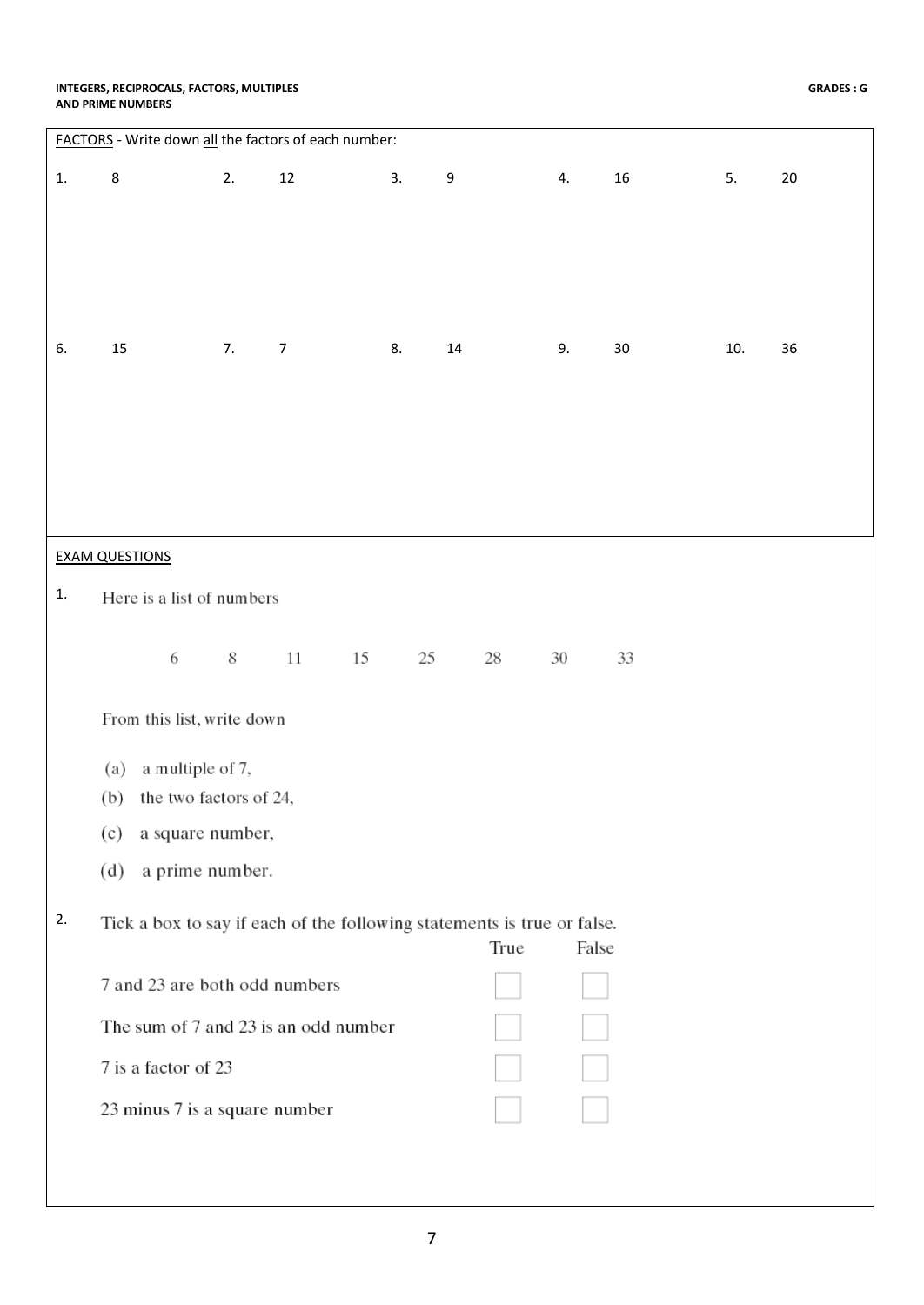#### **INTEGERS, RECIPROCALS, FACTORS, MULTIPLES AND PRIME NUMBERS**

| <b>Multiples</b> |                                                                 |                    |           |    |                |           |    |                  |
|------------------|-----------------------------------------------------------------|--------------------|-----------|----|----------------|-----------|----|------------------|
|                  | Write down the first six multiples of each number:              |                    |           |    |                |           |    |                  |
| 1.               | $\sqrt{4}$                                                      | 2.<br>$\mathbf{3}$ |           | 3. | $\overline{7}$ |           | 4. | $\boldsymbol{9}$ |
|                  |                                                                 |                    |           |    |                |           |    |                  |
|                  |                                                                 |                    |           |    |                |           |    |                  |
|                  | <b>Highest Common Factor</b>                                    |                    |           |    |                |           |    |                  |
|                  | Find the Highest Common Factor (HCF) for each pair of numbers.  |                    |           |    |                |           |    |                  |
| 1.               | 36 and 10                                                       | 2.                 | 50 and 30 |    | 3.             | 45 and 27 |    |                  |
|                  |                                                                 |                    |           |    |                |           |    |                  |
|                  |                                                                 |                    |           |    |                |           |    |                  |
| 4.               | 100 and 36                                                      | 5.                 | 88 and 56 |    | 6.             | 36 and 32 |    |                  |
|                  |                                                                 |                    |           |    |                |           |    |                  |
|                  | Lowest Common Multiple                                          |                    |           |    |                |           |    |                  |
|                  | Find the Lowest Common Multiple (LCM) for each pair of numbers. |                    |           |    |                |           |    |                  |
| 1.               | 6 and 9                                                         |                    |           | 2. | 5 and 15       |           |    |                  |
|                  |                                                                 |                    |           |    |                |           |    |                  |
| 3.               | 2 and 11                                                        |                    |           | 4. | 12 and 8       |           |    |                  |
|                  |                                                                 |                    |           |    |                |           |    |                  |
|                  |                                                                 |                    |           |    |                |           |    |                  |
|                  | <b>EXAM QUESTIONS</b>                                           |                    |           |    |                |           |    |                  |
| 1.               | (a) Write down two multiples of 4.                              |                    |           |    |                |           |    |                  |
|                  |                                                                 |                    |           |    |                | (1 mark)  |    |                  |
|                  | Write down two multiples of 7.<br>(b)                           |                    |           |    |                |           |    |                  |
|                  |                                                                 |                    |           |    |                | (1 mark)  |    |                  |
|                  |                                                                 |                    |           |    |                |           |    |                  |
|                  | Write down a number which is a multiple of both 4 and 7.<br>(c) |                    |           |    |                |           |    |                  |
|                  |                                                                 |                    |           |    |                | (1 mark)  |    |                  |
| 2.               | Find the least common multiple (LCM) of 28 and 42.              |                    |           |    |                |           |    |                  |
| 3.               | What is the least common multiple (LCM) of 12 and 18?           |                    |           |    |                |           |    |                  |
|                  |                                                                 |                    |           |    |                |           |    |                  |
|                  |                                                                 |                    | 8         |    |                |           |    |                  |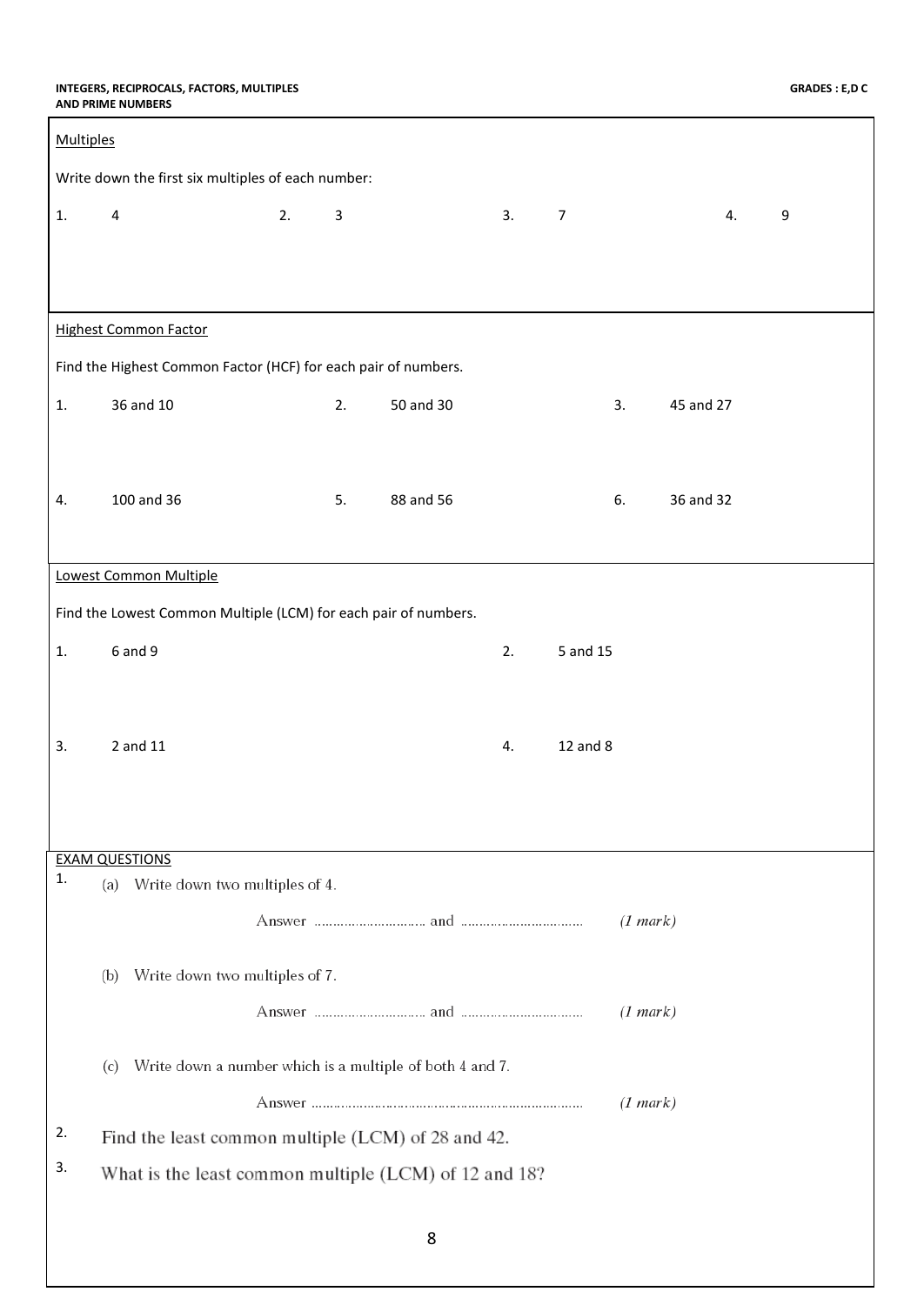#### **WHOLE NUMBER AND DECIMAL CALCULATIONS GRADES : G,F**

| <b>DECIMAL PLACE VALUE</b>                                  |                                                                           |    |                                                         |      |           |        |       |      |      |      |       |
|-------------------------------------------------------------|---------------------------------------------------------------------------|----|---------------------------------------------------------|------|-----------|--------|-------|------|------|------|-------|
|                                                             |                                                                           |    | 1. Write down the value of the underlined digits:       |      |           |        |       |      |      |      |       |
| a)                                                          | 6.24                                                                      | b) | 7.132                                                   |      | c)        | 19.456 | d)    |      | 3.20 | e)   | 7.091 |
|                                                             |                                                                           |    |                                                         |      |           |        |       |      |      |      |       |
|                                                             |                                                                           |    |                                                         |      |           |        |       |      |      |      |       |
|                                                             | <b>ORDERING DECIMALS</b>                                                  |    |                                                         |      |           |        |       |      |      |      |       |
| Put each list of numbers in order from smallest to biggest. |                                                                           |    |                                                         |      |           |        |       |      |      |      |       |
|                                                             |                                                                           |    |                                                         |      |           |        |       |      |      |      |       |
|                                                             |                                                                           | 1  | 6.8                                                     | 6.83 | 6.1       | 6.55   | 6.9   | 6.7  | 6.5  | 6.26 |       |
|                                                             |                                                                           | 2  | 4.28                                                    | 4.8  | 4.66      | 4.4    | 4.57  | 4.7  | 4.77 | 4.9  |       |
|                                                             |                                                                           | 3  | 1.3                                                     | 1.6  | 1.6       | 1.55   | 1.84  | 1.1  | 1.62 | 1.22 |       |
|                                                             |                                                                           | 4  | 2.61                                                    | 2.1  | 2.83      | 2.45   | 2.35  | 2.31 | 2.11 | 2.9  |       |
|                                                             |                                                                           | 5  | 9.61                                                    | 9.4  | 9.21      | 9.83   | 9.3   | 9.8  | 9.34 | 9.4  |       |
|                                                             |                                                                           | 6  | 8.7                                                     | 8.82 | 8.77      | 8.86   | 8.27  | 8.45 | 8.3  | 8.5  |       |
|                                                             |                                                                           | 7  | 7.4                                                     | 7.8  | 7.9       | 7.56   | 7.11  | 7.67 | 7.38 | 7.29 |       |
|                                                             |                                                                           | 8  | 1.41                                                    | 1.3  | 1.39      | 1.8    | 1.6   | 1.96 | 1.11 | 1.71 |       |
|                                                             |                                                                           | 9  | 2.53                                                    | 2.6  | 2.45      | 2.21   | 2.6   | 2.7  | 2.35 | 2.19 |       |
|                                                             |                                                                           | 10 | 9.77                                                    | 9.19 | 9.81      | 9.39   | 9.5   | 9.19 | 9.3  | 9.1  |       |
|                                                             | <b>EXAM QUESTIONS</b>                                                     |    |                                                         |      |           |        |       |      |      |      |       |
| 1.                                                          |                                                                           |    | Write down a decimal number that is between 1.5 and 1.6 |      |           |        |       |      |      |      |       |
|                                                             |                                                                           |    |                                                         |      |           |        |       |      |      |      |       |
| 2.                                                          | Place the following numbers in order of size, starting with the smallest. |    |                                                         |      |           |        |       |      |      |      |       |
|                                                             | $2\frac{3}{5}$                                                            |    | 2.08                                                    |      | $1.5^{2}$ |        | 2.237 |      | 2.64 |      |       |
|                                                             |                                                                           |    |                                                         |      |           |        |       |      |      |      |       |
|                                                             |                                                                           |    |                                                         |      |           |        |       |      |      |      |       |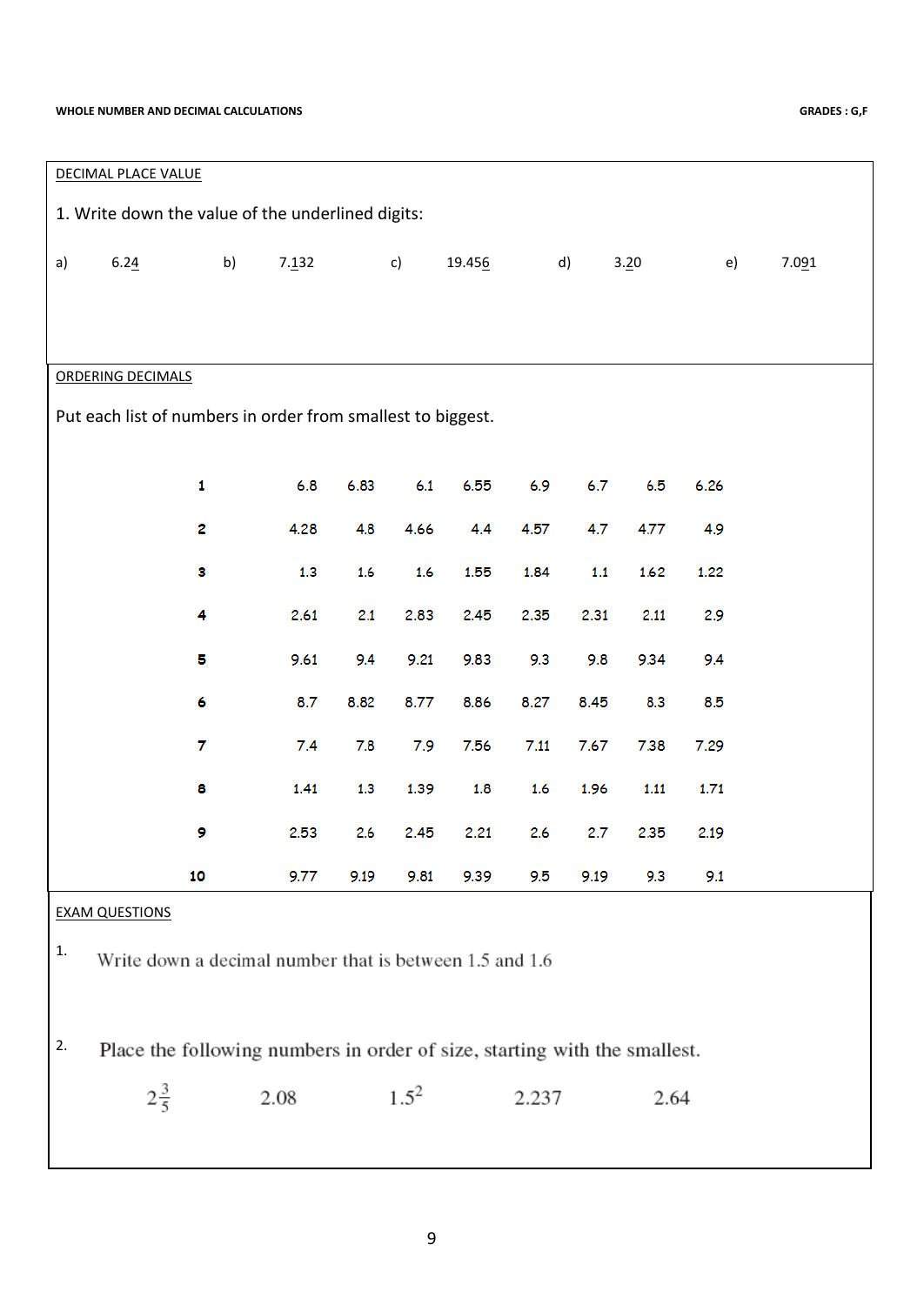#### **WHOLE NUMBER AND DECIMAL CALCULATIONS GRADES : G,F**

|           | <b>ADDITION (WHOLE NUMBERS)</b>                         |                                         |                   |    |                                                                                                       |                              |                                      |                                                           |                                             |                                         |                              |  |
|-----------|---------------------------------------------------------|-----------------------------------------|-------------------|----|-------------------------------------------------------------------------------------------------------|------------------------------|--------------------------------------|-----------------------------------------------------------|---------------------------------------------|-----------------------------------------|------------------------------|--|
| 1)        | 5<br>$\overline{\mathbf{3}}$                            | 6<br>5                                  |                   | 2) | $\overline{\mathbf{4}}$<br>$\mathbf{2}$                                                               | $\overline{\mathbf{z}}$<br>9 |                                      | 3)                                                        | $\boldsymbol{6}$<br>$\overline{\mathbf{3}}$ | 8<br>8                                  |                              |  |
| 4)        | $\overline{\mathbf{a}}$<br>$\overline{\mathbf{3}}$      | $\mathbf{1}$<br>$\overline{\mathbf{z}}$ | $\mathbf{2}$<br>9 | 5) | $\boldsymbol{6}$<br>$\mathbf{2}$                                                                      | 3<br>6                       | ${\bf 8}$<br>$\overline{\mathbf{3}}$ | 6)                                                        | 5<br>$\overline{\mathbf{3}}$                | 9<br>$\mathbf{2}$                       | 9<br>$\mathbf{3}$            |  |
| 7)        | $\boldsymbol{7}$<br>$\mathbf{2}$                        | $\mathbf 1$<br>9                        | $\mathbf{1}$<br>9 | 8) | 8<br>$\mathbf{2}$                                                                                     | 3<br>$\overline{\mathbf{z}}$ | ${\bf 8}$<br>$\mathbf{2}$            | 9)                                                        | 5<br>$\overline{\mathbf{4}}$                | 3<br>$\boldsymbol{9}$                   | 9<br>$\mathbf{2}$            |  |
|           | <b>SUBTRACTION (WHOLE NUMBERS)</b>                      |                                         |                   |    |                                                                                                       |                              |                                      |                                                           |                                             |                                         |                              |  |
| 1)        | 5<br>$\mathbf{3}$                                       | 6<br>5                                  |                   | 2) | 4<br>$\mathbf{2}$                                                                                     | $\overline{\mathbf{z}}$<br>6 |                                      | 3)                                                        | $\bf 6$<br>$\overline{\mathbf{3}}$          | 8<br>9                                  |                              |  |
| 4)        | 4<br>$\overline{\mathbf{3}}$                            | 8<br>$\overline{\mathbf{z}}$            | 4<br>$\mathbf{2}$ | 5) | $\boldsymbol{6}$<br>$\mathbf{2}$                                                                      | 3<br>$\mathbf{2}$            | ${\bf 8}$<br>3                       | 6)                                                        | 5<br>$\overline{\mathbf{3}}$                | 9<br>$\mathbf{2}$                       | $\mathbf{2}$<br>$\mathbf{3}$ |  |
| 7)        | $\overline{\mathbf{z}}$<br>$\mathbf{2}$                 | $\overline{\mathbf{z}}$<br>9            | 9<br>9            | 8) | 8<br>$\mathbf{2}$                                                                                     | 5<br>$\overline{\mathbf{z}}$ | ${\bf 8}$<br>$\mathbf{2}$            | 9)                                                        | 5<br>$\overline{\mathbf{4}}$                | $\mathbf{2}$<br>$\overline{\mathbf{3}}$ | $\mathbf 1$<br>$\mathbf{2}$  |  |
| 1.<br>(b) | <b>EXAM QUESTIONS</b><br>Work out<br>(a)<br>$800 - 472$ | $426 + 37 + 384$                        |                   | 2. | A youth club hires a disco for £70.<br>Tickets for the disco cost 80p each.<br>They sell 140 tickets. |                              |                                      | <b>Friday night</b><br><b>DISCO</b><br><b>Tickets 80p</b> |                                             |                                         |                              |  |
|           |                                                         |                                         |                   |    |                                                                                                       |                              |                                      | How much profit does the youth club make?                 |                                             |                                         |                              |  |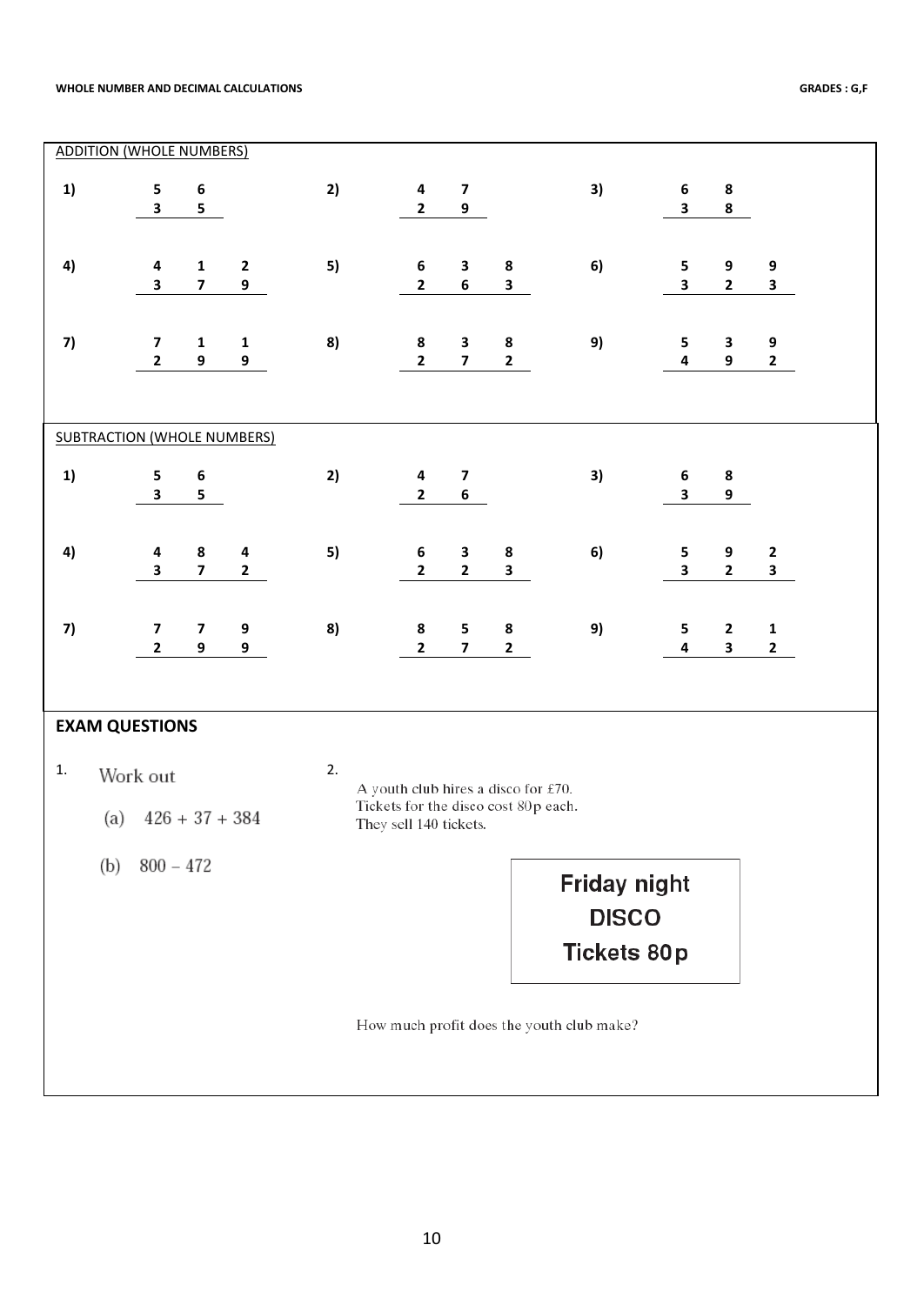|    | <b>ADDITION (DECIMALS)</b>    |      |                                                                  |                |                |    |                   |
|----|-------------------------------|------|------------------------------------------------------------------|----------------|----------------|----|-------------------|
|    |                               |      | For each question, use a written method to calculate the answer. |                |                |    |                   |
| 1  | $29.7 + 24.9$                 |      | $\overline{2}$                                                   | $25 +$         | 45.7           | 3  | $36.1 +$<br>12.7  |
| 4  | $20.6 +$                      | 7.7  | 5                                                                | $35.7 +$       | 2.5            | 6  | $18.2 +$<br>30.9  |
| 7  | $20.78 +$                     | 39.2 | 8                                                                | $31.3 +$       | 4.1            | 9  | $8.63 +$<br>33.9  |
| 10 | $8.96 +$                      | 33.6 | 11                                                               | $48.5 +$       | 38.98          | 12 | $22.8 +$<br>19.4  |
| 13 | $21.62 + 46.9$                |      | 14                                                               |                | $11.5 + 14.94$ | 15 | $40.3 +$<br>30.39 |
|    | <b>SUBTRACTION (DECIMALS)</b> |      | For each question, use a written method to calculate the answer. |                |                |    |                   |
| 1  | $66.7 - 44.4$                 |      | 2                                                                | $75.3 - 6$     |                | 3  | $59.7 - 18.1$     |
| 4  | $68.8 - 30$                   |      | 5                                                                | $60.6 - 38.6$  |                | 6  | $68.5 - 8.3$      |
| 7  | 75.95 - 16.9                  |      | 8                                                                | $61.7 - 33.3$  |                | 9  | $73.3 - 26.8$     |
| 10 | $61.14 - 8.6$                 |      | 11                                                               | 69.2 - 38.36   |                | 12 | $89 - 18.4$       |
| 13 | $65.07 - 23.5$                |      | 14                                                               | $50.9 - 32.27$ |                | 15 | $73.1 - 8.65$     |

### EXAM QUESTIONS

1. Work out

(a) 
$$
5.4 - 1.28
$$

2.



(a) (i) Arnie orders a burger and fries. How much does this cost?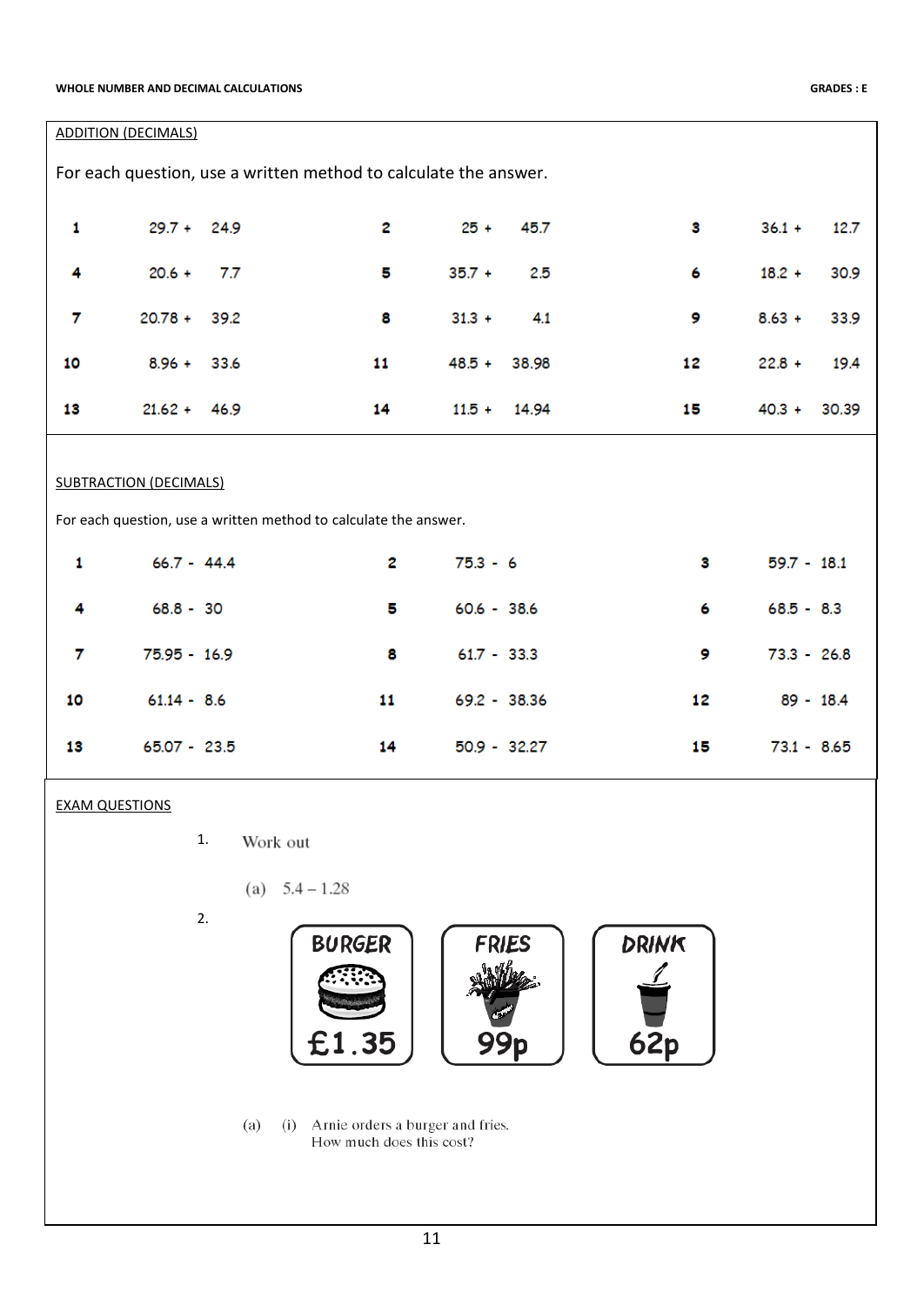#### **WHOLE NUMBER AND DECIMAL CALCULATIONS GRADES : E,D,C**

H

|    | MULTIPLICATION AND DIVISION (WHOLE NUMBERS)                                                                       |              |                  |    |                                                                                                        |                  |
|----|-------------------------------------------------------------------------------------------------------------------|--------------|------------------|----|--------------------------------------------------------------------------------------------------------|------------------|
| 1  | $14 \times 8$                                                                                                     | 2            | $24 \times 3$    |    | 3                                                                                                      | $31 \times 5$    |
| 4  | $62 \times 9$                                                                                                     | 5            | $39 \times 7$    |    | 6                                                                                                      | $66 \times 4$    |
| 7  | $26 \times 15$                                                                                                    | 8            | $26 \times 16$   |    | 9                                                                                                      | $63 \times 22$   |
| 10 | $21 \div 7$                                                                                                       | 11           | $50 \div 5$      |    | 12                                                                                                     | $30 \div 6$      |
| 13 | $115 \div 5$                                                                                                      | 14           | $128 \div 8$     |    | 15                                                                                                     | $126 \div 6$     |
| 16 | $234 \div 18$                                                                                                     | 17           | $396 \div 18$    |    | 18                                                                                                     | $285 \div 19$    |
|    | <b>MULTIPLYING DECIMALS</b>                                                                                       |              |                  |    |                                                                                                        |                  |
| 1  | $1.5 \times 6$                                                                                                    | 2            | $7.5 \times 4$   |    | 3.                                                                                                     | $2.8 \times 5$   |
| 4  | $4 \times 0.6$                                                                                                    | 5            | $4.3 \times 3.7$ |    | 6                                                                                                      | $7.7 \times 1.5$ |
|    | <b>DIVIDING WITH DECIMALS</b>                                                                                     |              |                  |    |                                                                                                        |                  |
| 1  | $2.7 \div 3$                                                                                                      | $\mathbf{z}$ | $5.4 \div 6$     |    | 3                                                                                                      | $3.5 \div 5$     |
| 4  | $24 \div 0.8$                                                                                                     | 5            | $54 \div 0.6$    |    | 6                                                                                                      | $15 \div 0.5$    |
|    | <b>EXAM QUESTION</b>                                                                                              |              |                  |    |                                                                                                        |                  |
| 1. | $132 \times 8$                                                                                                    |              |                  |    | 2. $0.2 \times 0.4$                                                                                    |                  |
| 3. | Cans of cola are sold in packs of six.<br>Each pack costs £2.18<br>Sam buys eight packs of cola.                  |              |                  | 4. | Pens are sold in boxes of 12.<br>Mr Hebson requires 250 pens.<br>How many boxes does he need to order? |                  |
|    | How many cans does he buy altogether?<br>(a)                                                                      |              |                  |    |                                                                                                        |                  |
|    | How much does Sam pay for the eight packs?<br>(b)                                                                 |              |                  |    |                                                                                                        |                  |
|    | Sam pays for the packs with a £20 note.<br>(c)<br>How much change is he given?                                    |              |                  |    |                                                                                                        |                  |
| 5. | A box of pencils costs £2.50<br>Mr Hebson orders 48 boxes for the Mathematics Department.<br>Find the total cost. |              |                  | 6. | $3.64 \times 2 + 13.7$                                                                                 |                  |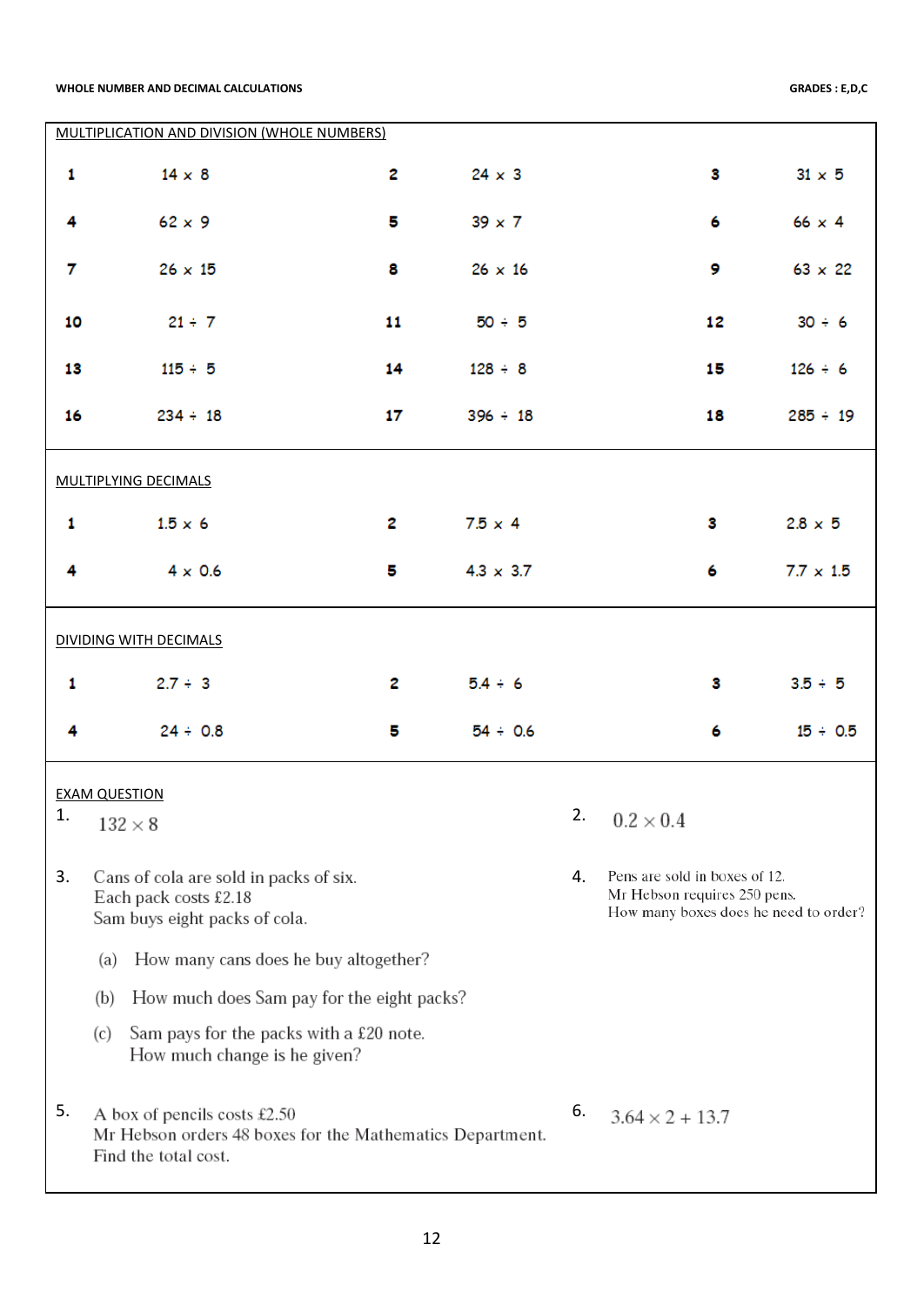#### BEST VALUE - EXAM QUESTIONS

1. The same type of crystal glasses is sold in two different packs.

> **Small pack Contents** 4 glasses

Large pack Contents 12 glasses

£3.20

£10.20

Which size is the better value for money?

You must show your working.

2. A garden centre has tomato plants for sale.

> Tomato plants 40 pence each or £5 for a box of 20

Work out the cheapest price for 24 tomato plants.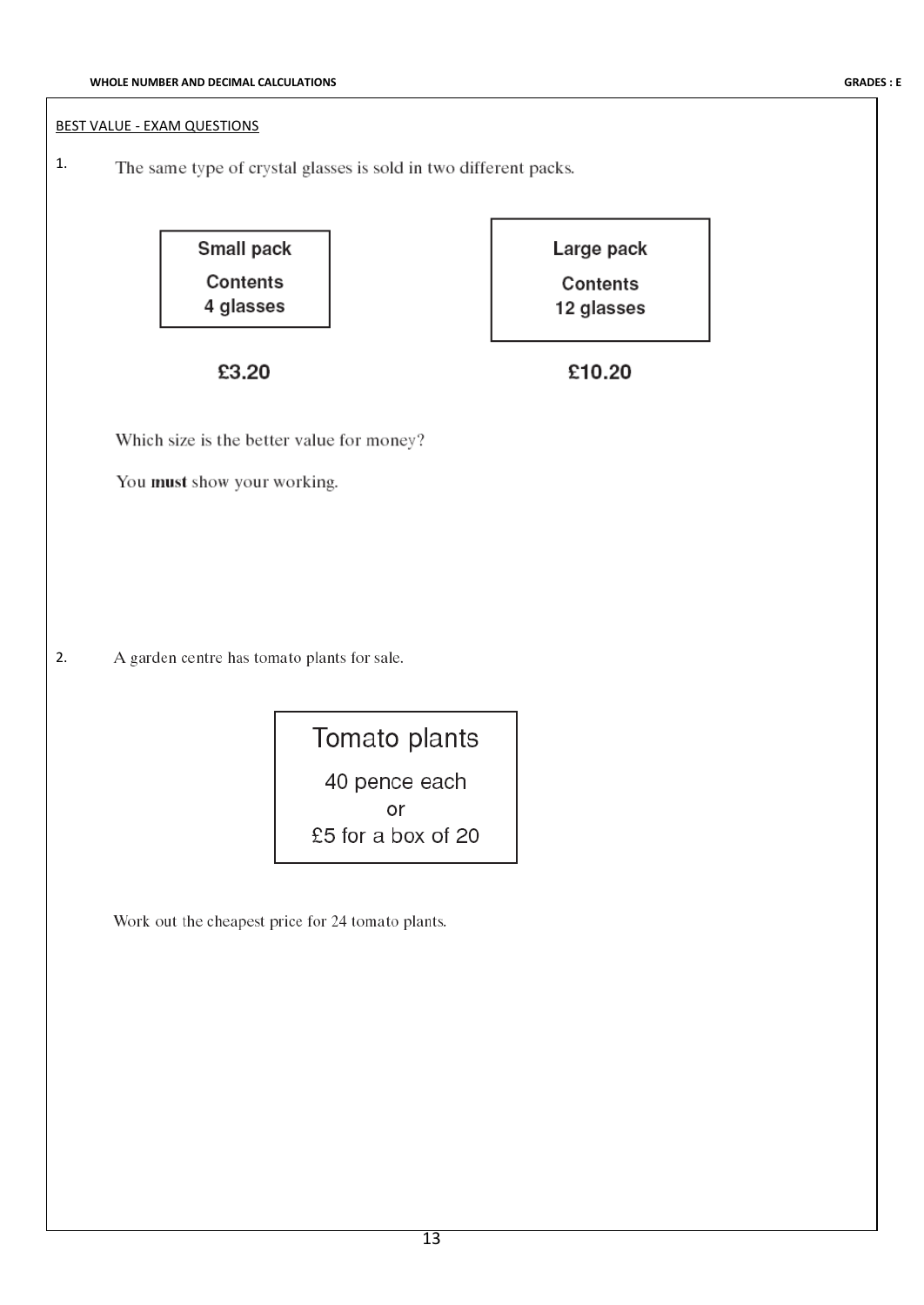3.Two advertisements for the same type of sun oil are shown. The sun oil is usually sold in 100 ml bottles which cost  $\pounds$ 4 each.



Which offer gives the better value for money?<br>You must show all your working.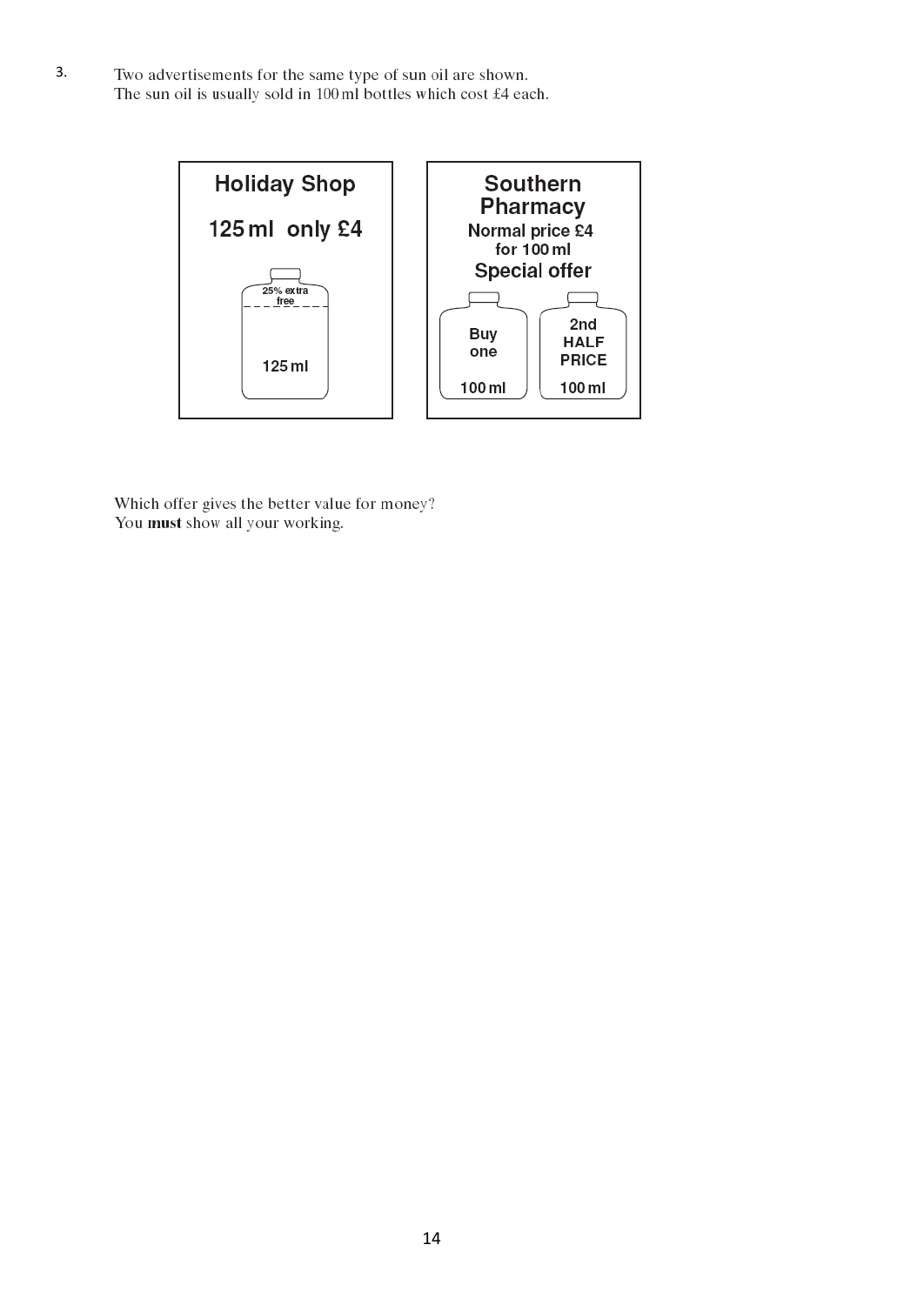| $\mathbf{1}$ . | SPEED, DISTANCE AND TIME - EXAM QUESTIONS<br>Alan drove 12 miles.                                                                                     |
|----------------|-------------------------------------------------------------------------------------------------------------------------------------------------------|
|                | The journey took 15 minutes.                                                                                                                          |
|                | What was Alan's average speed?                                                                                                                        |
| 2.             | Charles drove 132 miles at an average speed of 55 mph.<br>Calculate the time taken for this journey.                                                  |
|                | Give your answer in hours and minutes.                                                                                                                |
| 3.             | An athlete runs 15 miles at an average speed of 6 miles per hour.<br>(a)                                                                              |
|                | How long does he take to run the 15 miles?<br>Give your answer in hours and minutes.<br>Another athlete runs 18 miles in $2\frac{1}{4}$ hours.<br>(b) |
|                | What is her average speed?                                                                                                                            |
| 4.             | Sally drove 120 miles at an average speed of 50 mph.                                                                                                  |
|                | Calculate the time taken for this journey.<br>Give your answer in hours and minutes.                                                                  |
| 5.             | Kristen drives 252 miles from Redcar to London in 4 hours and 30 minutes.                                                                             |
|                | Calculate her average speed in miles per hour.                                                                                                        |
|                |                                                                                                                                                       |
|                |                                                                                                                                                       |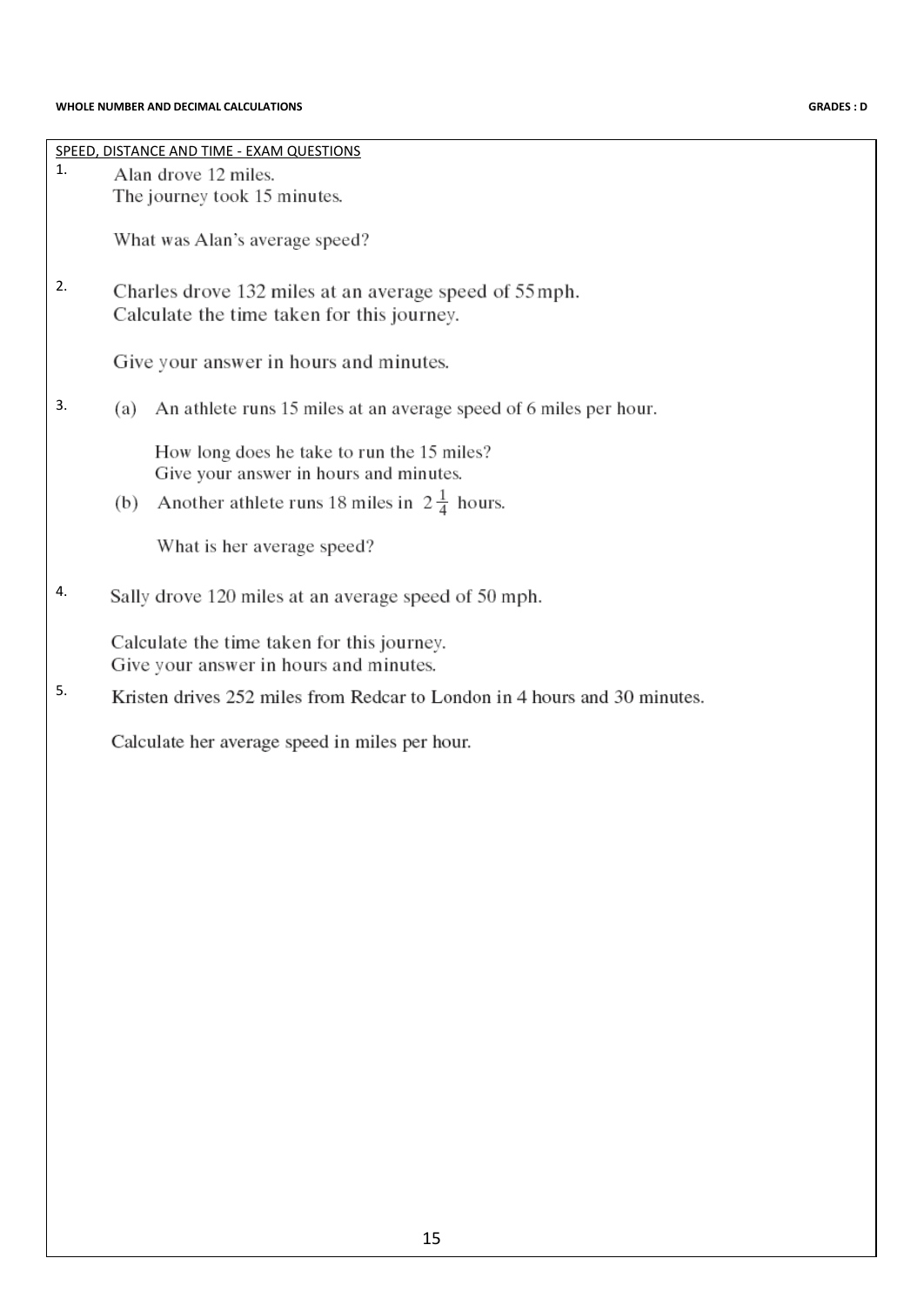6. Two towns,  $A$  and  $B$ , are connected by a motorway of length 100 miles and a dual carriageway of length 80 miles as shown.



Jack travels from  $A$  to  $B$  along the motorway at an average speed of 60 mph. Fred travels from  $A$  to  $B$  along the dual carriageway at an average speed of 50 mph. What is the difference in time between the two journeys? Give your answer in minutes.

#### **WHOLE NUMBER AND DECIMAL CALCULATIONS GRADES : D**

#### NUMBER PROBLEMS 1 EXAM QUESTIONS

1. Chris pays  $\in$  18 for a meal. The exchange rate is £1 =  $\epsilon$ 1.60

What is the price of the meal in pounds?

2. In the USA, a leather jacket costs \$96. The exchange rate is \$1.60 to £1.

Find the cost of the jacket in  $\pounds$ .

3. In the Czech Republic, Boris pays 922 korunas for a meal. The exchange rate is  $49.1$  korunas to £1.

What is the cost of the meal in pounds?

4.Dave drives 15 miles to work. The journey takes 20 minutes.

What is Dave's average speed in miles per hour?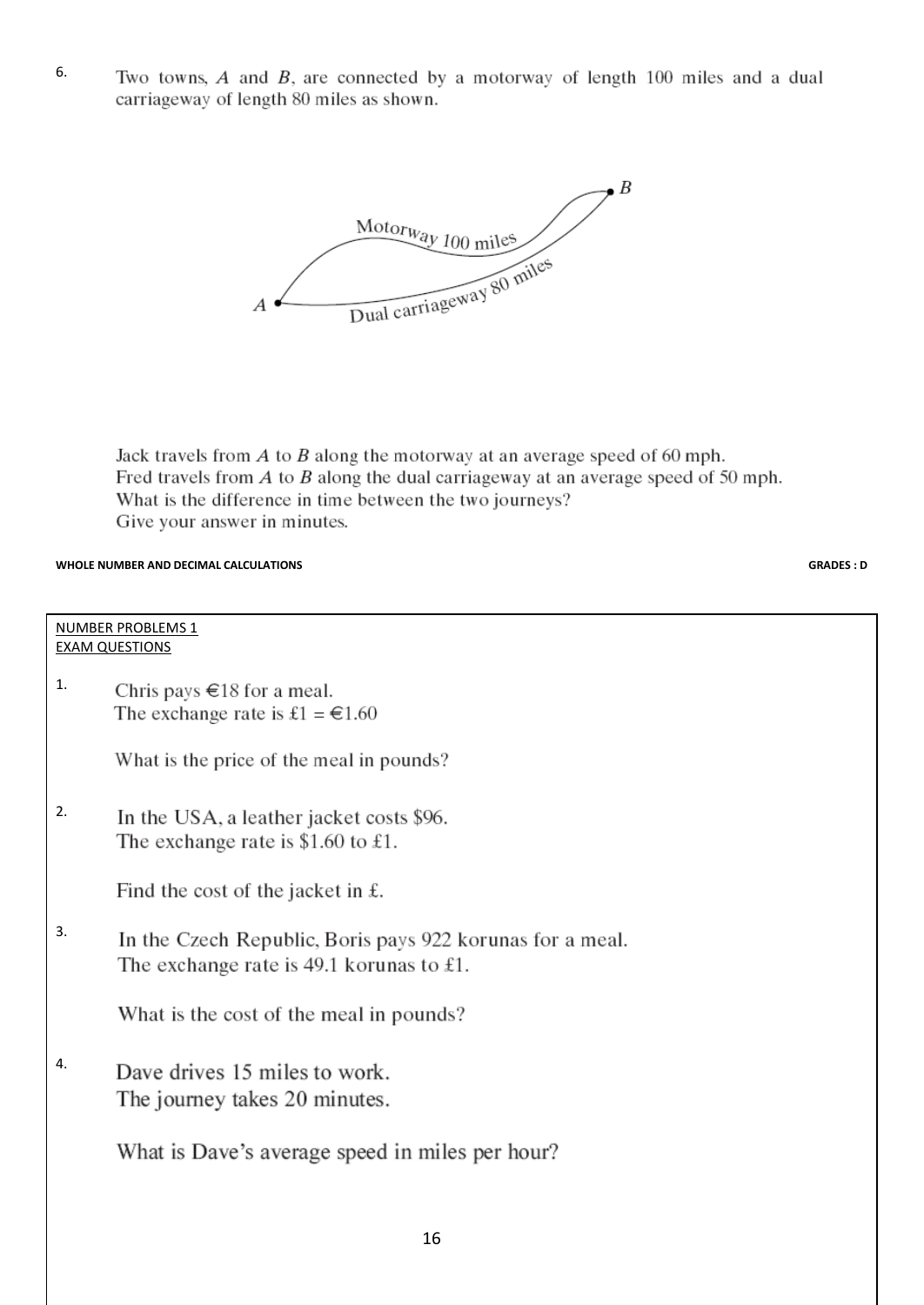5. While in the USA, John pays \$30 for a pair of trainers. The exchange rate is \$1.50 to £1.

Calculate the cost of the pair of trainers in  $f$ .

6. Apples are sold in a farm shop at  $£1.76$  per kilogram.

Calculate the price of 1 pound of apples.

Use the conversion 1 kilogram  $= 2.2$  pounds

7.In Portugal, Brian spends €2.80 on ice cream. This price includes VAT which is 12% in Portugal.

Find the amount of VAT which Brian paid.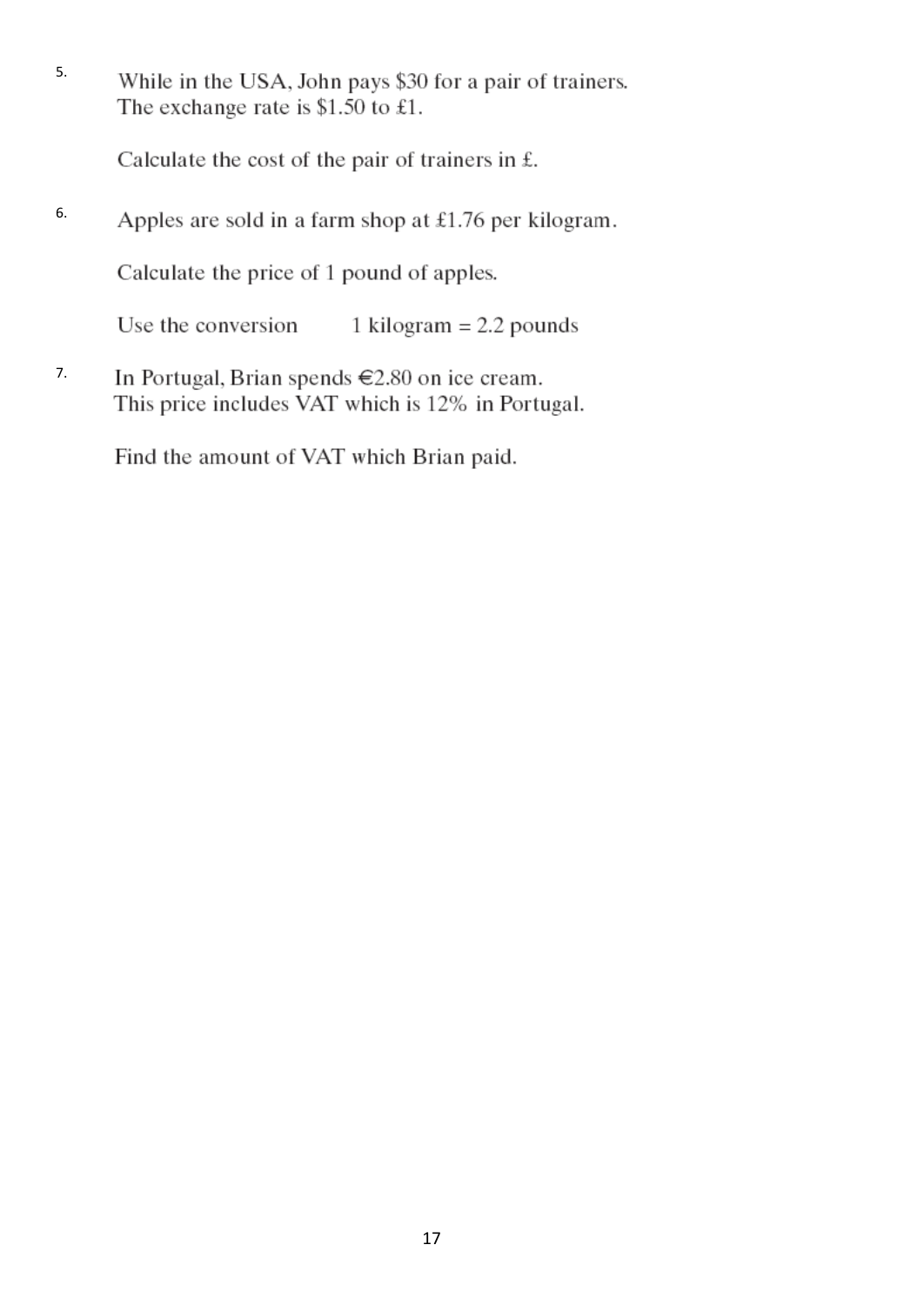#### **WHOLE NUMBER AND DECIMAL CALCULATIONS GRADES : E, D**

### NUMBER PROBLEMS 2 EXAM QUESTIONS

Yasmin worked for  $4\frac{1}{2}$  hours each day. 1. In one week she worked 6 days and was paid  $£10$  per hour.

How much did Yasmin earn in that week?

#### 2. Tom works from 1.45 pm to 5.30 pm every weekday.

- (a) How long does Tom work each day?
- (b) On Saturday Tom works  $6\frac{1}{2}$  hours. He is paid  $£5.40$  per hour.

How much is Tom paid for Saturday's work?

3. In the summer, Nisha sells ice creams on the beach. She is paid  $\pounds 3$  per hour and  $5p$  for every ice cream which she sells. On one day, Nisha works 4 hours and sells 200 ice creams.

How much is she paid for that day?

4. (a) Jake earns £4 an hour for a basic 35 hour week. He earns £6 an hour for overtime. One week he works the basic 35 hour week and 2 hours overtime.

How much does he earn altogether?

(b) One morning, Jake works from 0815 to 1210.

How long does he work? Give your answer in hours and minutes.

5.Sara is paid  $£5.10$  per hour.

Each day she works  $7\frac{1}{2}$  hours.

Each week she works 5 days.

How much does she earn each week?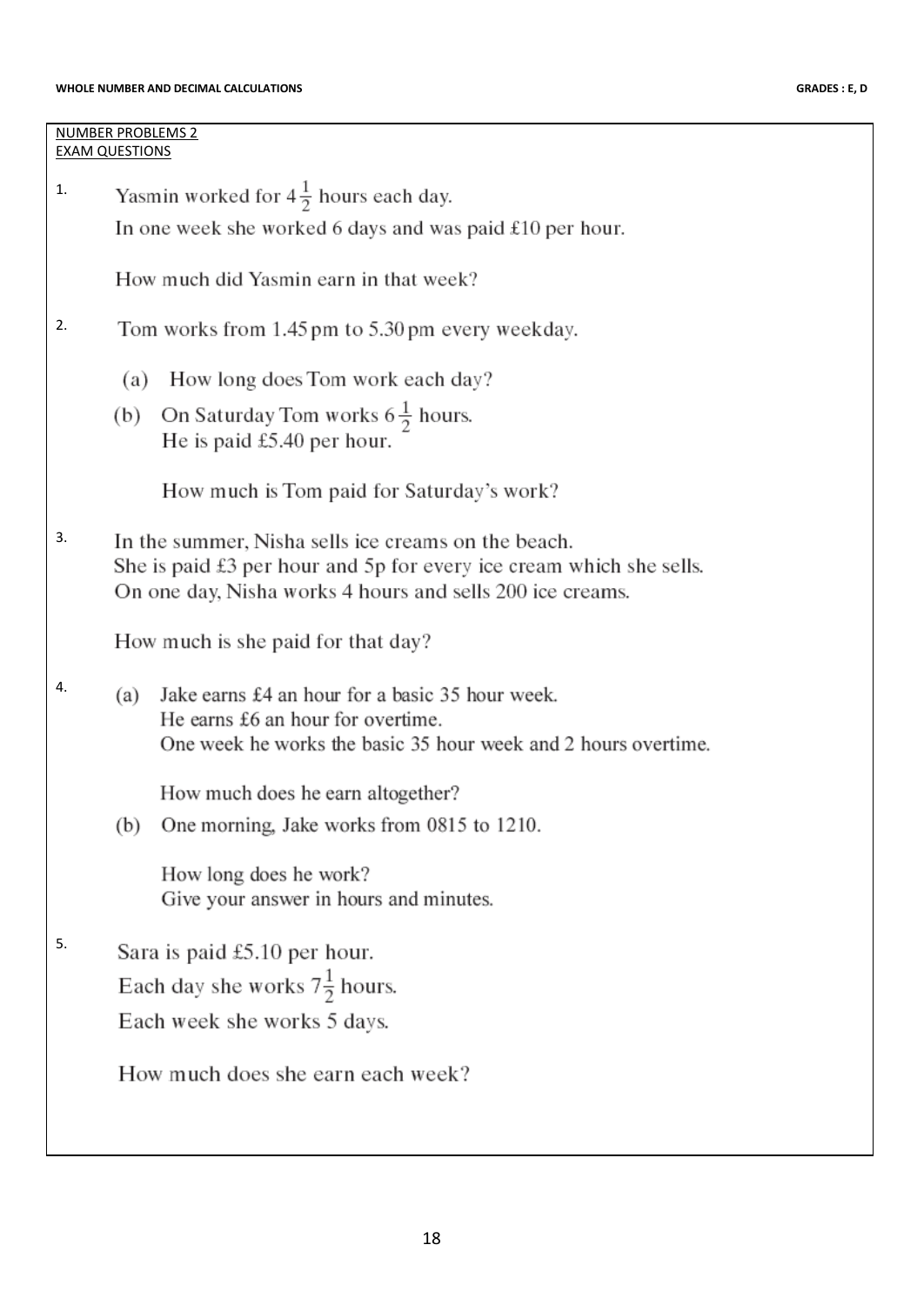NUMBER PROBLEMS 3 EXAM QUESTIONS

1. Rick buys a drink costing £1.35 and some packets of sweets costing 65 pence for each packet. The total cost is £3.95

How many packets of sweets does Rick buy?